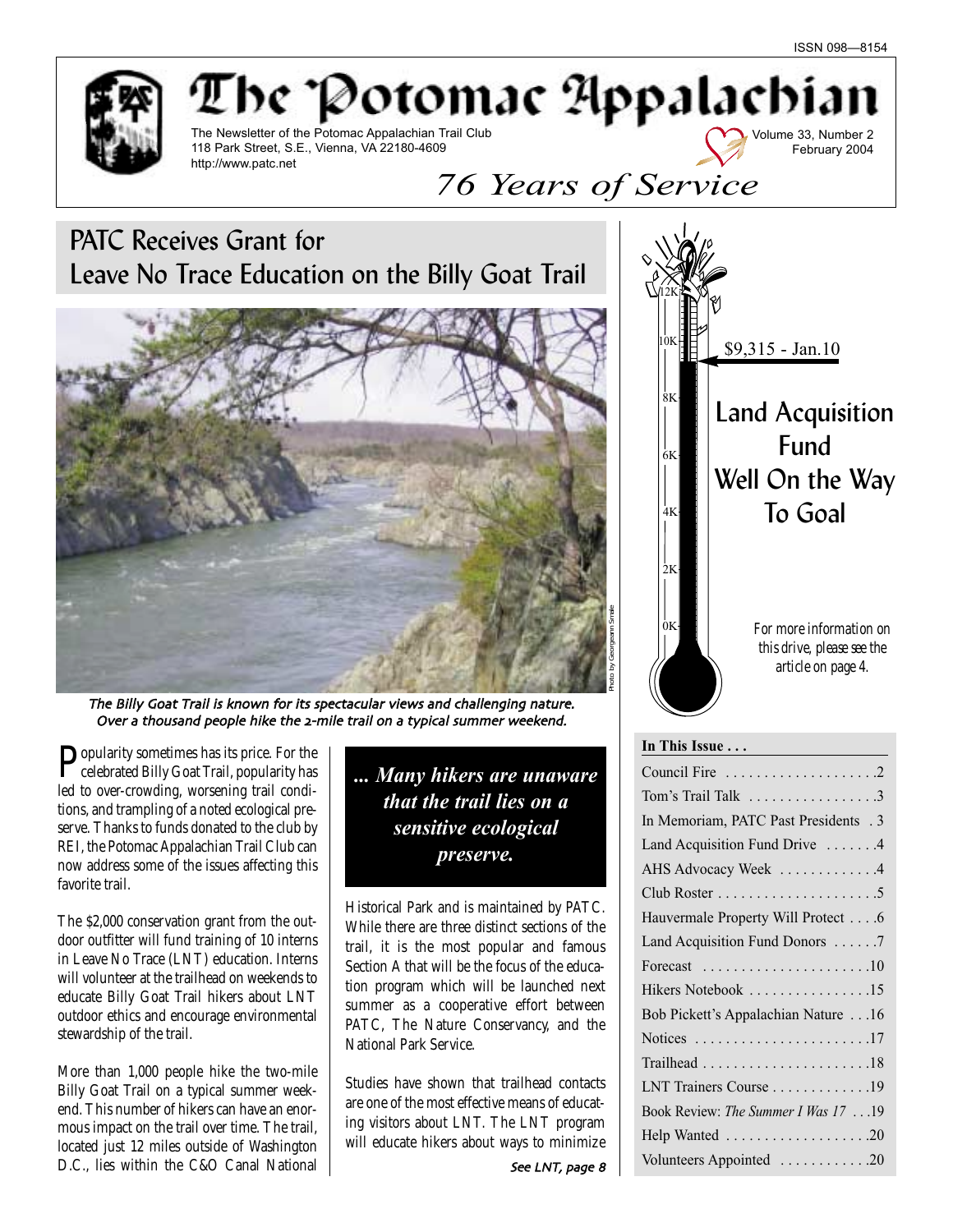#### **Council Members, Chairs and** *PA* **Staff**

#### **Officers**

**President:** Tom Johnson (johnts3@juno.com) Weekdays, Reston, Va, ph. 703/435-2755 Weekends, Front Royal, ph. 540/622-6422 **VP Volunteerism:** Mickey McDermott **VP Operations:** Fred "Hop" Long **Treasurer:** Gerhard Salinger **Secretary:** Georgeann Smale (gsmale99@yahoo.com) **Supervisor of Trails:** Liles Creighton **Supervisor of Membership:** Susan Nelson **Supervisor of Land Management:** Chris Mangold, csm5749@yahoo.com **Supervisor of Facilities:** Larry Marcoux **Supervisor of Education, Information, and Activities:** Lisa Still

**General Counsel:** Charles Sloan

#### **Sections/Chapters**

**Mountaineering Section:** Andy Britton **SMRG:** Christopher Smith **Ski Touring Section:** Bert Finkelstein **North Chapter:** Pete Brown **N. Shenandoah Valley Chapter:** Lee Sheaffer **S. Shenandoah Valley Chapter:** John Held **Charlottesville Chapter:** John Shannon **West Virginia Chapter:** Judy Smoot

### **Standing Committee Chairs**

**(Council Members) AT Corridor Monitoring:** Tom Lupp **Blackburn Trail Center:** Chris Brunton **Budget:** David White **Cabins Operations:** Mel Merritt **Cabin Construction:** Charlie Graf **Conservation:** Jeff Pearcy **Grants & Donations:** Susan Nelson **Endowment:** Don Price **Finance:** Gerhard Salinger **Hikes:** Karen Brown & Lee Sheaffer **Internet Services:** Stephen Raia **Land Management:** Chris Mangold, csm5749@yahoo.com **Legal:** Charles Sloan **Maps:** Dave Pierce **Maryland Appalachian Trail Management Committee:** Charlie Graf *Potomac Appalachian:* Linda Shannon-Beaver **Public Affairs:** George Still **Publications:** George Meek **Sales:** Vacant **Shelters:** Frank Turk **Trail Lands Acquisition:** Phil Paschall **Trail Patrol:** Holly Wheeler

**Tuscarora Trail Land Management:** Vacant

#### **Special Committees/Ongoing Activities**

**Archives & Library:** Carol Niedzialek **Cabin Reservations:** Shakuntala Ghare **Communications Team:** Vacant **Deputy Finance Committee Chair:** John Ferguson **Deputy Supervisor of Trails:** Jon Rindt **Headquarters Facility:** Orron Kee **Information/Sales Desks:** Annetta DePompa **Medical:** Vacant **Shelters, Cabins, & Cabins Land Fund:** Larry Marcoux **SNP Boundary Trailheads Study Group:** Mark Holland **Tuscarora Trail Shenandoah Valley Project:** Phoebe Kilby & Larry Bradford

#### *Potomac Appalachian*

**Chief Editor:** Linda Shannon-Beaver PA@patc.net **Features Editor:** Joanne Erickson **Forecast Editor:** Suzie Shannon PA-Forecast@patc.net

## Council Fire

The Potomac Appalachian Trail Club's regularly scheduled Council Meeting was held at Club Headquarters on Dec. 9, 2003. President Tom Johnson thanked club members for all their efforts in making 2003 a successful year. He spoke briefly regarding the budget, noting last year's deficit and the need to be conservative in the budget for 2004. Finally, he noted the Land Acquisition fund-raising drive had a good start in December: Aproximately \$3,000 had already been collected through individual club members' donations.

#### **Finance**

Treasurer Gerhard Salinger distributed the monthly budget report for October 2003, noting that the deficit stood at \$4,000 at the time of the report. He asked committee chairs to use caution and not overspend their budget for the year. Budget Chair Dave White then distributed the proposed 2004 budget. He reviewed the budget briefly, noting the 2004 budget was balanced in part by trimming submitted budget requests and by budgeting a planned increase in membership dues. With one amendment – to use retained earnings rather than endowment funds to make up remaining shortfall – Council approved the club's 2004 budget.

### **Facilities, Volunteerism**

Supervisor of Facilities Larry Marcoux stated he had received complaints about the parking situation at headquarters. He again reaffirmed the club's decision not to share its parking lot with patrons of the neighboring restaurants. He stated no-parking signs will be posted, towing may need to be enforced, and a fence may need to be installed.

Vice President of Volunteerism Mickey McDermott introduced Holly Wheeler as the new chair of Trail Patrol.

### **Other Business:**

*Maryland AT Management Committee:* Charlie Graf briefly reviewed the issue of the reorganization of the Appalachian Trail Conference. He distributed a summary of the issue to key Council members, noting he needed their review and comments quickly. He would be attending an upcoming meeting at Boiling Springs concerning the formation of the new Regional Management Committee (RMC). There will be six states and 12 trail clubs for the Mid-Atlantic region; Charlie recommends PATC have three members on the RMC.

*Trail Patrol:* Holly Wheeler noted Trail Patrol had made 350-500 contacts with the public at overlooks in Shenandoah National Park during the Wilderness Expo Weekend.

*AT Corridor Management:* Tom Lupp reported 18 attendees at the November corridor monitor

#### See Council, page 3

#### HEADQUARTERS HOW TO CONTACT US FOR CABIN RESERVATIONS, MEMBERSHIP INFORMATION, AND SALES

Address: 118 Park Street, S.E., Vienna, VA 22180 Hours: Monday through Thursday, 7 p.m. to 9 p.m. and Thursday and Friday 12 noon to 2 p.m.<br>Phone #: 703/242-0315 24-hr. Activities Tape #: 703/242-0965 To receive an information packet: Extension 10

To leave a message for the Club President, Tom Johnson: Extension 40<br>Club e-mail: info@patc.net Facsimile #: 703/242-0968  $Club$  e-mail: info@patc.net World Wide Web URL: http://www.patc.net

### STAFF

DURING REGULAR BUSINESS HOURS

Director of Administration: Wilson Riley (Ext. 11) e-mail: Wriley@patc.net Trails Management Coordinator: Heidi Forrest (Ext. 12) e-mail: hforrest@patc.net Business Manager: Monica Clark (Ext. 15) e-mail: mclark@patc.net Membership/Cabin Coordinator: Pat Fankhauser (Ext. 17) e-mail: pfankhauser@patc.net Sales Coordinator: Maureen Estes (Ext. 19) e-mail: mestes@patc.net

Bus/Metro Directions to Headquarters: When taking Metro Orange line, get off at Dunn Loring station (not Vienna, the last stop). Outside the station, find the stop for Metrobus 2T westbound in the direction of Tyson's Corner. When the bus starts down Maple Avenue in Vienna, exit at the library just past Center St. Walk half a block in the same direction the bus travels, and turn right at Park St. PATC will be on the left only a few yards down from the corner. The fare is \$1.10, but you can ride for \$.25 if you remember to get a transfer ticket at your originating station.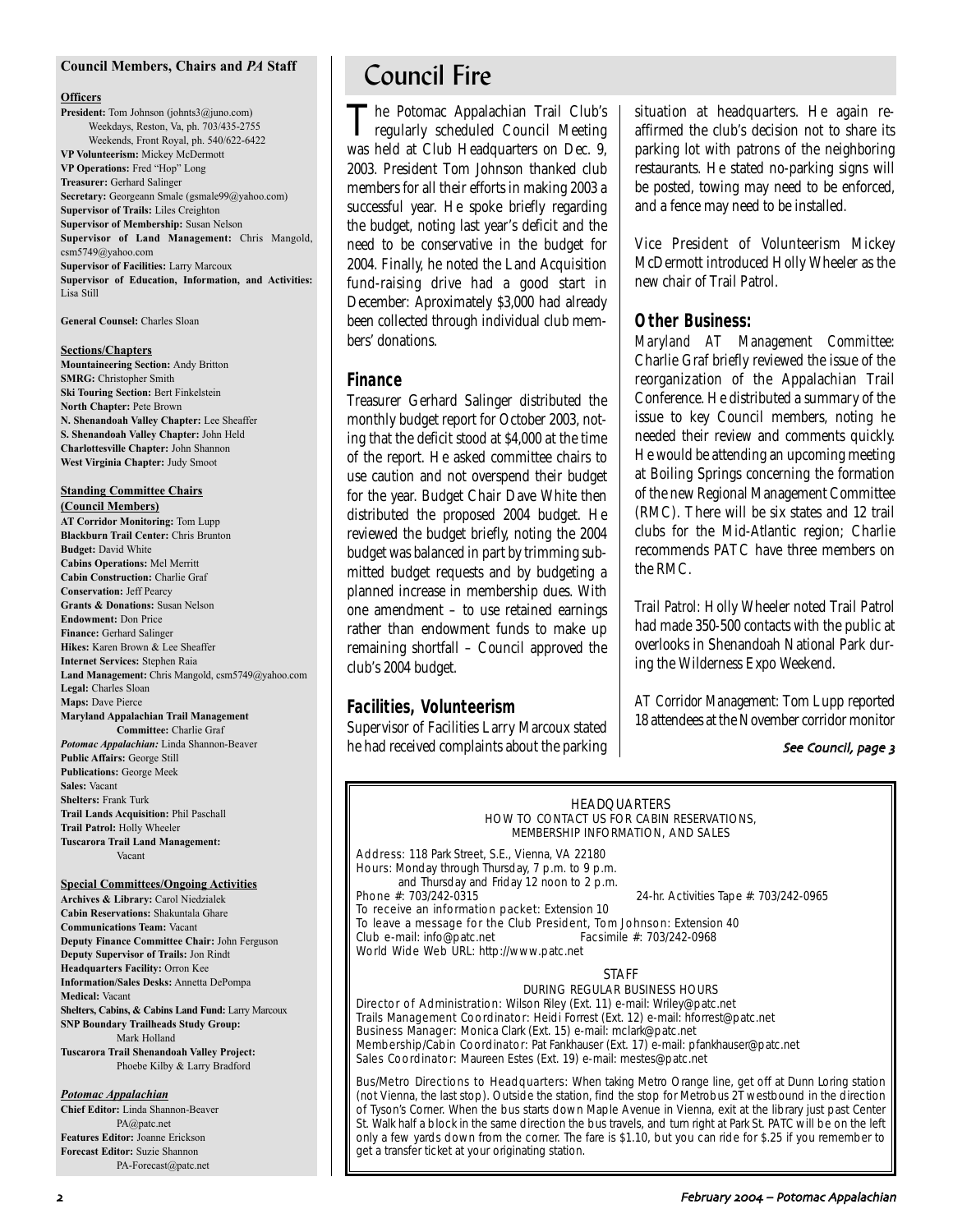## Tom's Trail Talk

## **The State of the Club at the End of 2003**<br>The 76th annual PATC dinner and gener-

The 76th annual PATC dinner and gener-al membership meeting was held at the Atrium, Northern Virginia Regional Park Authority's magnificent meeting facility outside Vienna, Va., in November. The occasion seemed to call for a review of the club's activities over the course of the past year. Here is what I said (or a rough paraphrase thereof).

We made a big push in 2003 to get volunteers to record and report their hours of dedication to the trails and the club. The statistics were mailed in with the annual committee reports. (No, not all committees reported, but we had the highest rate of compliance in memory.) So we toted up the hours spent. Care to know what it came to? How does 67,000 hours grab you? And those are just the reported hours. I know personally of many laggards who did not report any hours at all, but who regularly put in upwards of 1,000 hours. So the number is, and always will be, a significant undercount. But it is a big enough number as it is. If it were converted to value at the rate of \$16 per hour this would be over a million dollars donated for the public good. If we actually got accurate and complete information from everyone, and if we sorted the hours by skills (so much per hour for a lawyer donating his or her time, so much for a skilled carpenter, so much for a stone mason, etc.), we would undoubtedly see a number that no one would believe.

### **Kudos From the Public**

The volunteers put in some pretty hard hours in 2003. What with snowstorms in February and a hurricane in September, it was a weather season to remember, and everyone who cut weeds will remember it. The Mid-Atlantic states got record rainfall, and the weeds went crazy. I was out on my trail section one rainy Saturday when I met two thru-hikers slogging through the mud. I commiserated with them about their lot in life – always setting up tents in the rain, never having dry clothes, coming into the shelter with mud clinging to their boots every night. Well, they replied, you maintainers are out in the same conditions, and don't think we don't appreciate it!

I continue to hear that PATC trails are the best in the East. Liles Creighton and his district managers, overseers, and trail crews have upheld the club tradition under very trying circumstances. We do a lot in this club – it is very diverse. But if we don't do trails well, our very reason for existence would be questionable. So it is gratifying to know that our trails continue to collect kudos. Everything in the club stems from a strong trail tradition.

PATC dedicated a new shelter in 2003, the Birch Run Shelter in southern Pennsylvania. Several new shelters and cabins are about to come on line, so expect more dedication announcements.

### **A Good Year for New Land**

It was a very active year for land acquisitions. PATC got a lease on an almost 700-acre tract with a cabin from the Vining family. The Vinings have been PATC benefactors for many years. We'll call this the Mutton Hollow Tract to distinguish it from the already aptly named Vining Tract just up the hill, an acquisition made possible by the late Dr. Rutledge Vining. Sandwiched in between was a 67-acre tract owned by the Johnson brothers. Andy Johnson agreed to a bargain sale, and the club now con-

## *In Memoriam: PATC Past-Presidents Ruth Blackburn, Phil Barringer*

PATC has received word that two very significant past presidents have passed away over the weekend of January 11. Longer obituaries for each of their contributions to the Appalachian Trail will be in the March issue of the *PA.*

Ruth put a lot of time and energy into enabling the National Trails Systems Act. Her son moved her to a convalescent home near him in Prescott, AZ, after a bicyclist knocked her down on the Capital Crescent Trail in 1995. The other person was Phil Barringer who also was in a nursing home locally; his health also had been declining steadily in recent years. Phil was very active in the DC trails system. □

*—Carol Niedzialek*

trols 1,000 acres of land south of U.S. 33 and north of Charlottesville, with six rental cabins.

In West Virginia, we purchased a tract of land that will protect part of the Tuscarora Trail, and through some creative work by our forester, Tyler Williamson, we got the land at lower-than-market value. Its acquisition gives PATC two contiguous tracts in West Virginia protecting a long stretch of the Tuscarora. Farther south, club member Rich Biby donated a tract of land that will give PATC sidetrail access to the Tuscarora and will provide backpackers a camping spot. Meanwhile, the North Chapter is working on some land deals that will protect the Tuscarora corridor in Pennsylvania. The National Park Service acquired a tract of land south of Rt. 50 in Virginia that will permit a reroute of the AT onto a magnificent bench of land looking east from the ridgeline, called the Ovoka property. Meanwhile, PATC worked cooperatively to help ATC protect lands near the AT in northern Virginia through scenic easements.

The club has a very close and amicable relationship with Shenandoah National Park (SNP), and this year PATC was given the regional NPS partnership award. It was presented to the Council by Doug Morris, the superintendent of SNP, in September. The award is a tribute to all those who volunteer in the park.

We discussed more than just these things, but I'll have to cut my disquisition short so that this can remain a column, and not become a book! ❏

*—Tom*

### Council Fire, from page 2

training at Blackburn. He announced the club had received a \$2,700 grant from the Appalachian Trail Conference to fund projects at the Fox Gap area in Maryland.

*Tuscarora Trail:* Lloyd MacAskill announced he would retire as chair of the Tuscarora Trail Committee at the end of 2003.

The December Council meeting was attended by eight club officers, 10 committee chairs, three chapter representatives, three section representatives, one staff member, and two other club members. ❏

*—Secretary Georgeann Smale*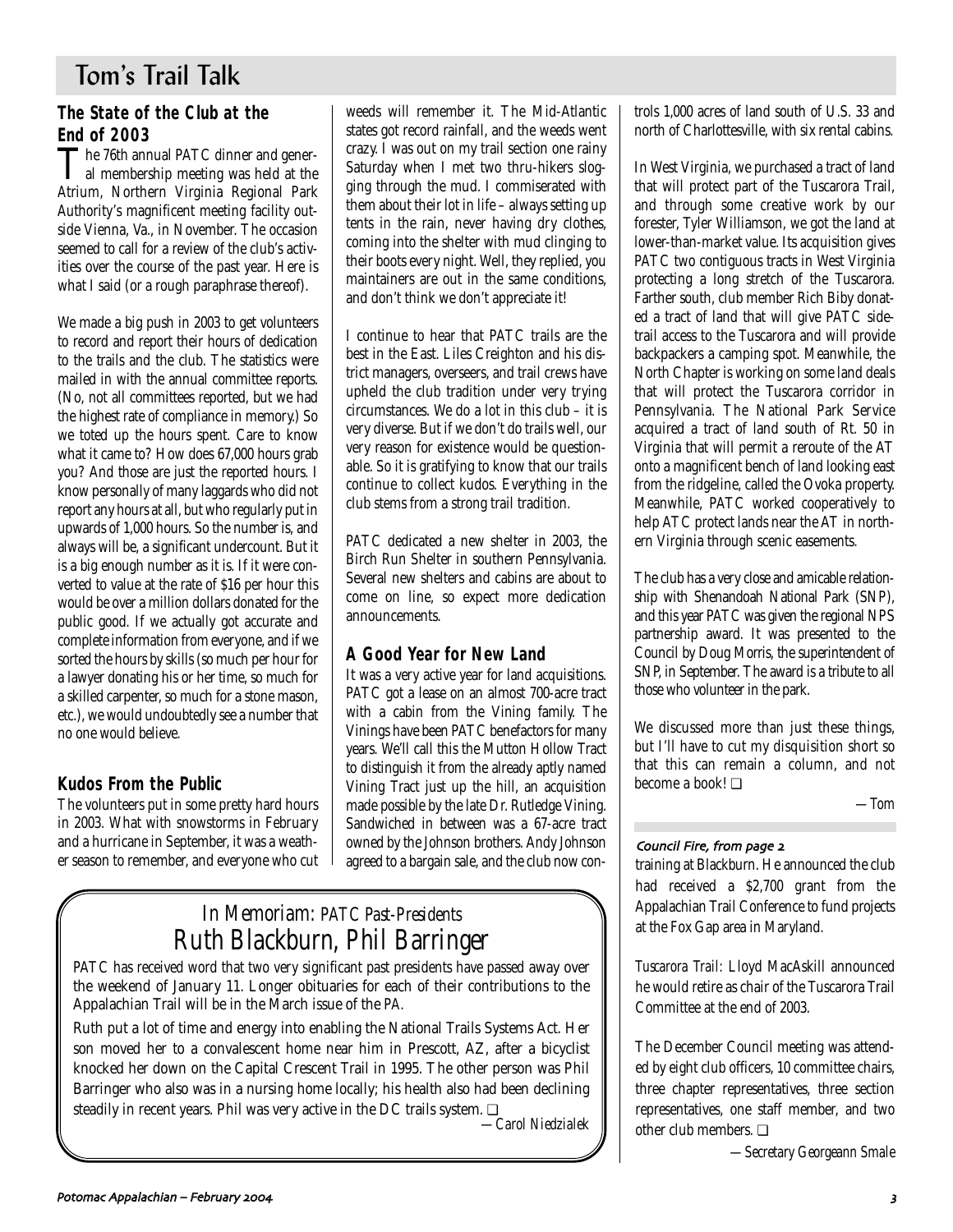## Tails from the Woods by George Walters



IN THE BEGINNING, LouiE IS BORN AS A POOR SHELTER MOUSE, WRAPPED<br>IN SWADDLING THINSOLITE. LYING<br>UNDERNEATH THE HUT FLOOR, A VOICE FROM ABOVE SUDDENLY BOOMS OUT:



# "HEY!!!...Has anyone Seen My other Mitten?"

## Land Acquisition Fund Matching Funds Challenge

During 2003, PATC purchased lands that<br>cost the club over \$400,000. The purchases supported PATC's objectives of acquiring trail and cabin lands and conserving wilderness areas for the enjoyment of club members and the public. The purchases, however, depleted the club's land acquisition funds.

To help replenish the funds, PATC has embarked on a fund drive, supported by a \$12,000 challenge by several club members. In addition, PATC is providing rewards for contributions. All contributors of \$25.00 or more will receive a copy of the revised Cabins booklet due for publication in early 2004. Other rewards are indicated in the form below.

Please send your check and the form (below) to: **Tom Johnson, President, PATC; 118 Park Street, S.E.; Vienna, VA 22180-4609.** Help PATC meet the challenge! ❏

*—Hugh Robinson*

| (Name)                                                                          | _ (Telephone) ( _____) |  |                                                                                                            |  |
|---------------------------------------------------------------------------------|------------------------|--|------------------------------------------------------------------------------------------------------------|--|
| (Address)                                                                       |                        |  |                                                                                                            |  |
| (City)                                                                          |                        |  | $(State)$ $(Zip)$ $(Zip)$ $( e-mail)$                                                                      |  |
|                                                                                 |                        |  | Yes, Tom, I support PATC's conservation efforts and want to help replenish the fund that finances the pur- |  |
|                                                                                 |                        |  | chase of cabin and trail lands. Enclosed is my check to help meet the \$12,000 matching funds challenge.   |  |
| 825.00 \                                                                        |                        |  | $\frac{1}{2}$ \$100.00 - short-sleeve t-shirt size: (                                                      |  |
| 850.00 ١                                                                        |                        |  | $\frac{1}{200.00}$ - long-sleeve t-shirt size: (                                                           |  |
|                                                                                 |                        |  | I have contributed the following amount and would like to use the cabin designated on the date(s) I        |  |
|                                                                                 |                        |  | have indicated. Date(s) must be at least six weeks after the date contribution is received by PATC.        |  |
|                                                                                 |                        |  | (An earlier date may be available but will require a call to the Cabin Reservation Desk.) NOTE: The        |  |
| Blackburn Trail Center is not included in this program.                         |                        |  |                                                                                                            |  |
| ) \$500.00 - Cabin: Date:                                                       |                        |  |                                                                                                            |  |
|                                                                                 |                        |  | Dates:                                                                                                     |  |
|                                                                                 |                        |  | (Dates must be for two consecutive nights)                                                                 |  |
| ■ Make checks payable to: "PATC" and designate them for "Land Acquisition Fund" |                        |  |                                                                                                            |  |
|                                                                                 |                        |  | Please indicate if you would like your name listed in the PA as having contributed to the Land             |  |
| Acquisition Fund Campaign: (yes) ________________(no)                           |                        |  |                                                                                                            |  |
| Signature                                                                       |                        |  | Date                                                                                                       |  |
|                                                                                 |                        |  |                                                                                                            |  |

## American Hiking Society Celebrates Advocacy Week

*Below is a message from Celina Montorfano, the American Hiking Society (AHS) advocacy director for trail groups nationwide. AHS Advocacy Week is an opportunity for hiking groups to have face time with their congressmen to lobby for their favorite trails.*

*We are located near the nation's capital, so if we have issues for congressmen, it is not so difficult for us to be heard. But AHS Advocacy Week does provide a focus and a way into the congressional offices. It is a good opportunity for us to make connections with congressional staff members.* 

*I urge each of you to think about issues that you might want to take to Congress. Can you think of a trails issue that you would like to put before your lawmaker? Here is your opportunity.*

*Please get back to me with anything that you feel would fit next February's Advocacy Week format. — Tom Johnson*

Dear Trails Advocate:

AHS invites you to participate in our annual Hike the Hill: Trails Advocacy Week, scheduled for Feb. 29 - March 3, 2004. This is an opportunity for you to talk directly to the policy makers in Washington, D.C., about your trails and projects. AHS offers guidance and lobby training for both newcomers and experienced advocates.

Our advocacy efforts for 2004 will focus on full funding for trails and recreation management within the National Park Service, USDA Forest Service, and Bureau of Land Management and other trail-related legislation and policies such as federal transportation law reauthorization.

Advocacy Week 2004 will take place at the Wyndham City Center Hotel, located at 1143 New Hampshire Avenue, near the Foggy Bottom metro station. Register online at www.americanhiking.org/policy/ advo\_ week.html or feel free to contact me (cmontorfano@american hiking.org) 301/565-6704 x205, with questions. We hope to see you at this important event. ❏

*—Celina Montorfano, Director of Conservation Programs, American Hiking Society*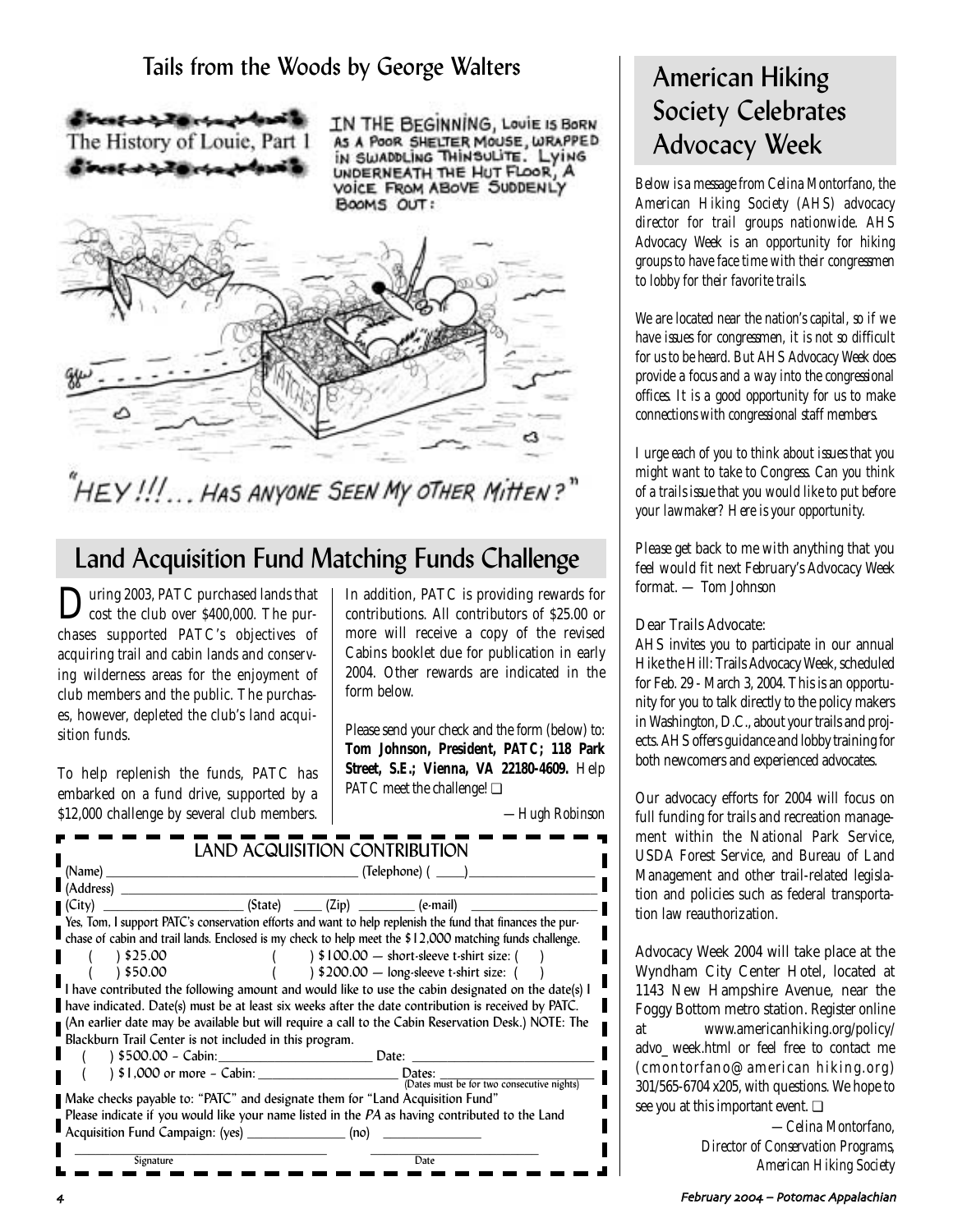## Roster of Club Officers, Staff and Council Members

#### **OFFICERS President**

Thomas R. Johnson 351 Skyline View Dr. Front Royal, VA 22630 (h): 540/622-6422 (w): 703/874-7275 johnts3@juno.com

#### **Vice President-Operations**

Fred (Hop) Long 5309 Bangor Dr. Kensington, MD 20895 (h): 301/942-6177 theFSLongs@comcast.net

### **Vice President-Volunteerism**

Joseph T. (Mickey) McDermott 6004 Carrindale Ct. Burke, VA 222015 (h): 703/866-0928 (w): 202/512-6219 mcdermottjt@gao.gov

### **Supervisor of Trails**

Liles Creighton 100 Riverview Ave. Annapolis, MD 21401-1122 (h): 410/573-0067 lcrei@aol.com

### **Supervisor of Land**

Chris Mangold 5749 Windsong Ct. New Market, MD 21774 (h): 301/865-0685 (w): 301/663-9900 csm5749@yahoo.com

### **Supervisor of Facilities**

Larry Marcoux nolslntmaster@aol.com

### **Supervisor of Membership**

Susan Nelson 1609 North Fillmore St. Arlington, VA 22201 (h): 703/243-7867 warnelson@erols.com

### **Supervisor of Info., Educ.& Activities**

Lisa A. Still 5812 Cove Landing Rd. #302 Burke, VA 22015 (h): 703/425-3884 (w): 703/506-8229 x 3120 stills2@cox.net

### **Treasurer**

Gerhard Salinger 3174 Cantrell Lane Fairfax, VA 22031 (h): 703/691-7686 (w): 703/292-5116 evger@erols.com

#### **Secretary**

Georgeann Smale 9710 De Paul Dr. Bethesda, MD 20817 (h): 301/581-9584 gsmale99@yahoo.com

### **General Counsel**

Charles W. Sloan 107 Pleasant St. Vienna, VA 22180 (h): 703/938-9668 (w): 703/938-2944 cwsloan@aol.com

### **Past President**

Walter M. Smith 348 Fairmont Ave. Winchester, VA 22601-3904 (h): 540/678-0423 wsmith@visuallink.com

### **STANDING COMMITTEES**

**AT Corridor Management** Thomas Lupp One East Main St., #4 Thurmont, MD 21788 (h): 301/271-7340 (w): 301/662-2074 tlupp@erols.com

### **Blackburn Center**

Chris Brunton 6245 Walkers Croft Way Alexandria, VA 22315 (h): 703/924-0406 trailbossbtc@msn.com

### **Budget**

David L. White, Chair 10813 Glenmist Lane Fairfax, VA 22030-4560 (h): 571/432-5290 (w): 301/592-5117 david white@choicehotels.com

### **Cabins Maintenance**

Mel Merritt One Seaward Dr. Severna Park, MD 21146 (h): 410/647-3131 (w): 410/703-6372 nanmelmerritt@comcast.net

### **Cabins Construction &**

**Major Repairs** Charles A. Graf 1417 Gilbert Rd. Arnold, MD 21012 (h): 410/757-6053 cagraf@aol.com

### **Conservation**

Jeff Pearcy 7632 Arbory Court Laurel, MD 20707 (h): 301/604-7896 (w): 301/458-4425 jpearcy@aaahawk.com

### **Endowment**

Don Price 4 Kagee Court Severna Park, MD 21146 (h): 410/544-0046 (w): 202/973-7212 Don Sheri Price@hotmail.com

#### **Grants and Donations**

Susan Nelson 1609 North Filmore St. Arlington, VA 22201 (h): 703/243-7867 WarNelson@aol.com

### **Hikes**

Karen Brown (Co-Chair) 315 South Adams St. Arlington, VA 22204 (h): 703/521-9050 (w): 703/845-6241 kbkreh@erols.com

### **Hikes**

Lee Sheaffer (Co-Chair) 943 Castlerock Lane Berryville, VA 22611 (h): 540/955-0736 (w): 703/771-3495 thumpers@visuallink.com

#### **Internet Services**

Steve Raia 8833 Camfield Ct. Alexandria, VA 22308 (h): 703/619-6041 (w): 703/795-3665 RAIAS@yahoo.com

### **Maps**

David W. Pierce 410 Orleans Circle,SW Vienna, VA 22180 (h): 703/281-6273 (w): 301/227-6400 daveruthpierce@erols.com

### **Maryland A.T. Management**

Charles A. Graf 1417 Gilbert Rd. Arnold, MD 21012 (h): 410/757-6053 cagraf@aol.com

### *Potomac Appalachian* **(Editor)**

Linda Shannon-Beaver 3757 Chatham Circle Norfolk, VA 23513 (h): 757/857-4129 PA@patc.net or lindashannonb@mac.com

### **Public Affairs**

George F. Still 5812 Cove Landing Rd. #302 Burke, VA 22015 (h): 703/425-3884 (w): 202/401-4247 stills2@cox.net

### **Publications**

George Meek 639 North Abingdon St. Arlington, VA 22203 (h): 703/875-3021 Publications@patc.net or george@meekconsulting.com

#### **Sales Committee** (Vacant)

### **Shelters**

Frank Turk 2314 Alstead Lane Bowie, MD 20716 (h): 301/249-8243 (w): 202/651-5847 frankturk@aol.com

### **Trail Land Acquisition**

Phil Paschall P.O. Box 201 Waterford, VA 20197 (h): 540/882-3027 (w): 202/782-5805 bettycox@erols.com

### **Trail Patrol**

Holly Wheeler 13-Q Ridge Rd. Greenbelt, MD 20770 (h): 301/486-1598 (w): 202/208-5233 hvwheeler@yahoo.com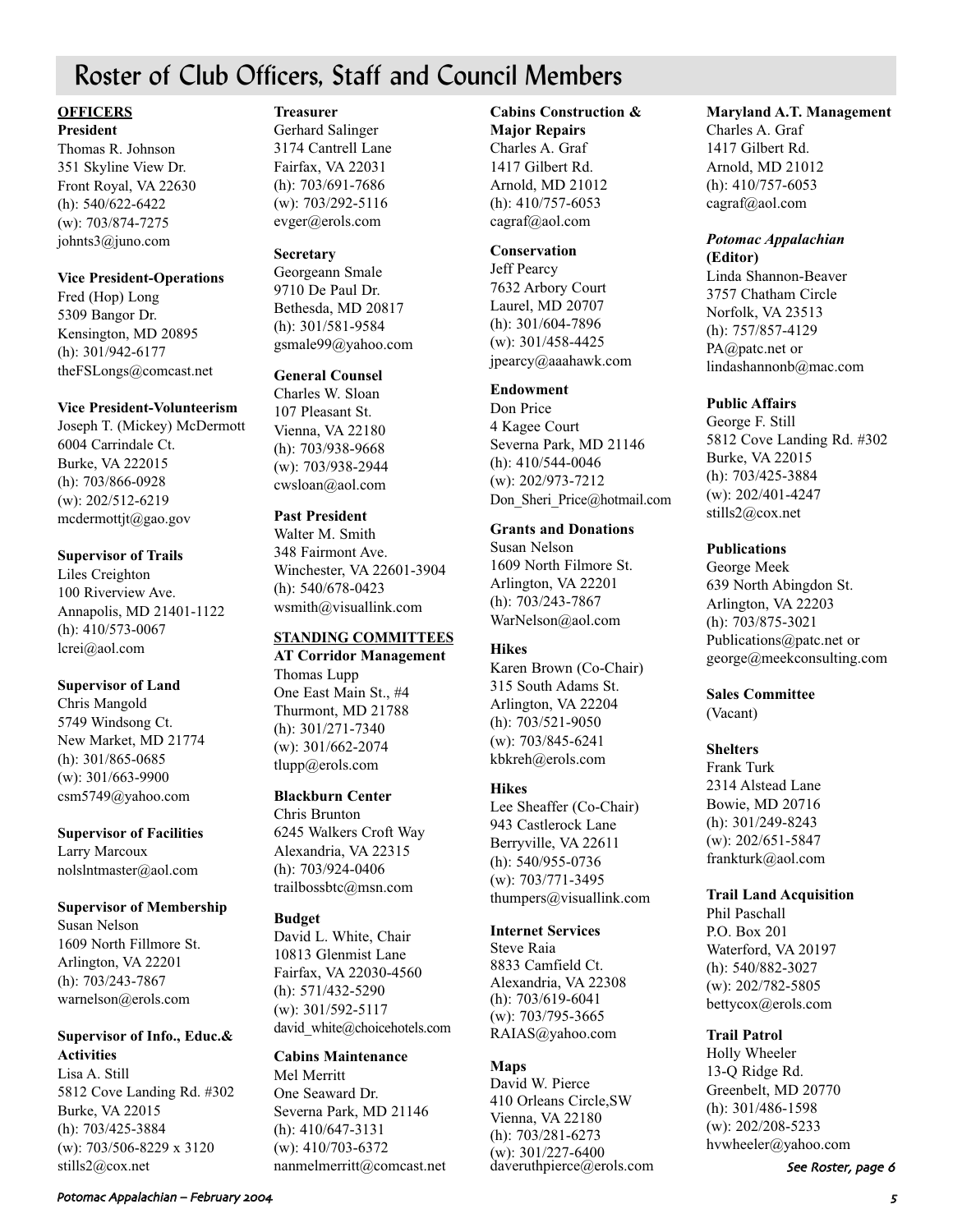## Roster of Club Officers, Staff and Council Members

Roster, from page 5

**Tuscarora Trail** (Vacant)

### **SPECIAL INTEREST SECTIONS**

**Mountaineering**  Andy Britton 8021 Montour Heights Dr. Gainesville, VA 20155 (h): 703/754-5834 (w): 703/622-1920 tallandyb@aol.com

### **Shenandoah Mountain Rescue Group**

Christopher Smith 12300 Oak Creek Ln. #1016 Fairfax, VA 22033 (h): 703/222-9639 (w): 301/255-2265 smrg666@ix.netcom.com

### **Ski Touring Section**

Bert Finkelstein 2349 Horseferry Ct. Reston, VA 20191-2733 (h): 202/906-8472 (w): 703/715-8534 bertf@erols.com

### **REGIONAL CHAPTERS**

**Charlottesville Chapter** John Shannon 110 Thomas Dr. Charlottesville, VA 22901 (h): 804/293-2953 (w): 804/924-2356 jds1c@unix.mail.virginia.edu

### **North Chapter**

Pete Brown 2012 Blue Mount Rd. Monkton, MD 21111-1220 (h): 410/343-1140 (w): 410/583-4561 peter.brown4@worldnet.att.net

### **Northern Shenandoah**

**Valley Chapter** Lee B. Sheaffer 943 Castlerock Lane Berryville, VA 22611 (h): 540/955-0736 (w): 703/771-3495 thumpers@visuallink.com

## **Southern Shenandoah**

**Valley Chapter** John Held 230 New York Ave. Harrisonburg, VA 22801 (h): 540/564-1926 (w): 540/564-0926 ext. 219 jheld@rica.net

### **West Virginia Chapter**

Judy Smoot 217 Frog Hollow Rd. Winchester, VA 22603 (h): 540/667-2036 (w): 540/868-1061 ext. 306 jasmoot@hotmail.com

### **OTHER ACTIVITIES**

**Archives & Library** Carol Niedzialek 11503 Amherst Ave., #103 Wheaton, MD 20902 (h): 301/949-9729 niedze@erols.com

#### **Cabin Reservations**

Shakuntala K. Ghare 3022 Steven Martin Dr. Fairfax, VA 22031-1030 (h): 703/242-0963 x17 cabins@patc.net

### **Communications Advisory Team**

(Vacant)

**Headquarters Facility** Orron Kee 2214 Wm. & Mary Dr. Alexandria, VA 22308 (h): 730/360-3022

### **Information/Sales Desks**

Annetta DePompa 1230 Wilson Blvd. Huntingtown, MD 20639 (h): 410/535-5171 (w): 301/763-3098 annetta.golding.depompa@ census.gov

### **Medical** vacant

### **STAFF**

### **Director of Administration** Wilson Riley 10721 Joyce Dr. Fairfax, VA 22030 (h): 703/691-1497 (w): 703/242-0693 ext. 11

wriley@patc.net

### **Business Manager**

Monica Clark 5444 Ladue Lane Fairfax, VA 22030 (h): 703/352-1008 (w): 703/242-0693 ext. 15 mclark@patc.net

### **Trails Coordinator**

Heidi Forrest 6121 Turkey Run Ct. Manassas, VA 22111 (h): 703/368-0224 (w): 703/242-0693 ext. 12 hforrest@patc.net

### **Sales Coordinator**

Maureen Estes 113 West 17th St. Front Royal, VA 22630 (h): 540/622-2351 (w): 703/242-0693 ext. 19 mestes@patc.net

### **Membership/Cabins**

Patricia Fankhauser 5696 Singletree Dr. Frederick, MD 21701 (h): 301/631-0488 (w): 703/242-0693 ext. 17 pfankhauser@patc.net

**PATC GENERAL FAX:** 703/242-0968

### **24 HOUR ACTIVITIES TAPE:** 703/242-0965

**WEBSITE** Patc.net

**E-Mail** info@patc.net

## You say Hovermale I say Hauvermale

 ${\rm A}$ fter 10 years of negotiations, PATC has<br>been able to acquire an additional 67 acres of forest land for Tuscarora Trail protection. Located just south of the Potomac River in Morgan County, WV, the new Hauvermale (Hovermale) property adjoins the existing PATC Ruth Morris property. Combined, these two properties will create a contiguous 196 acre recreational opportunity for club members as well as the general public, for now and the future.

The Hauvermale tract was primarily pursued to provide long-term protection for the

Tuscarora Trail, an important and long-term goal of the club. Hauvermale also provides hikers with year-round access to water in a particularly dry section of the trail. Future recreational opportunities will include circuit hikes, camping, and possibly, a future cabin site. The Tract Management Committee will be planning a club outing this spring to show off PATC's new property and to allow all members to ponder the possibilities. The date has yet to be announced so stay tuned.

None of these opportunities would be realized without the tireless work of PATC's lands

acquisition committee (Phil Paschall), our club forester (Tyler Williamson), the generous donors to the lands acquisition fund (too numerous to name here), and finally the property owners themselves.

Like Ruth Morris before them, the Amy Hauvermale heirs had the vision and desire to preserve the land for future generations. Without their willingness to preserve the land, this PATC acquisition could not have happened.

"Hooray" for Hauvermale!!!!!! ❏ *—Chris Mangold, PATC Supervisor of Lands*

. February 2004 – Potomac Appalachian Appalachian Appalachian Appalachian Appalachian Appalachian Appalachian Appalachian Appalachian Appalachian Appalachian Appalachian Appalachian Appalachian Appalachian Appalachian Appa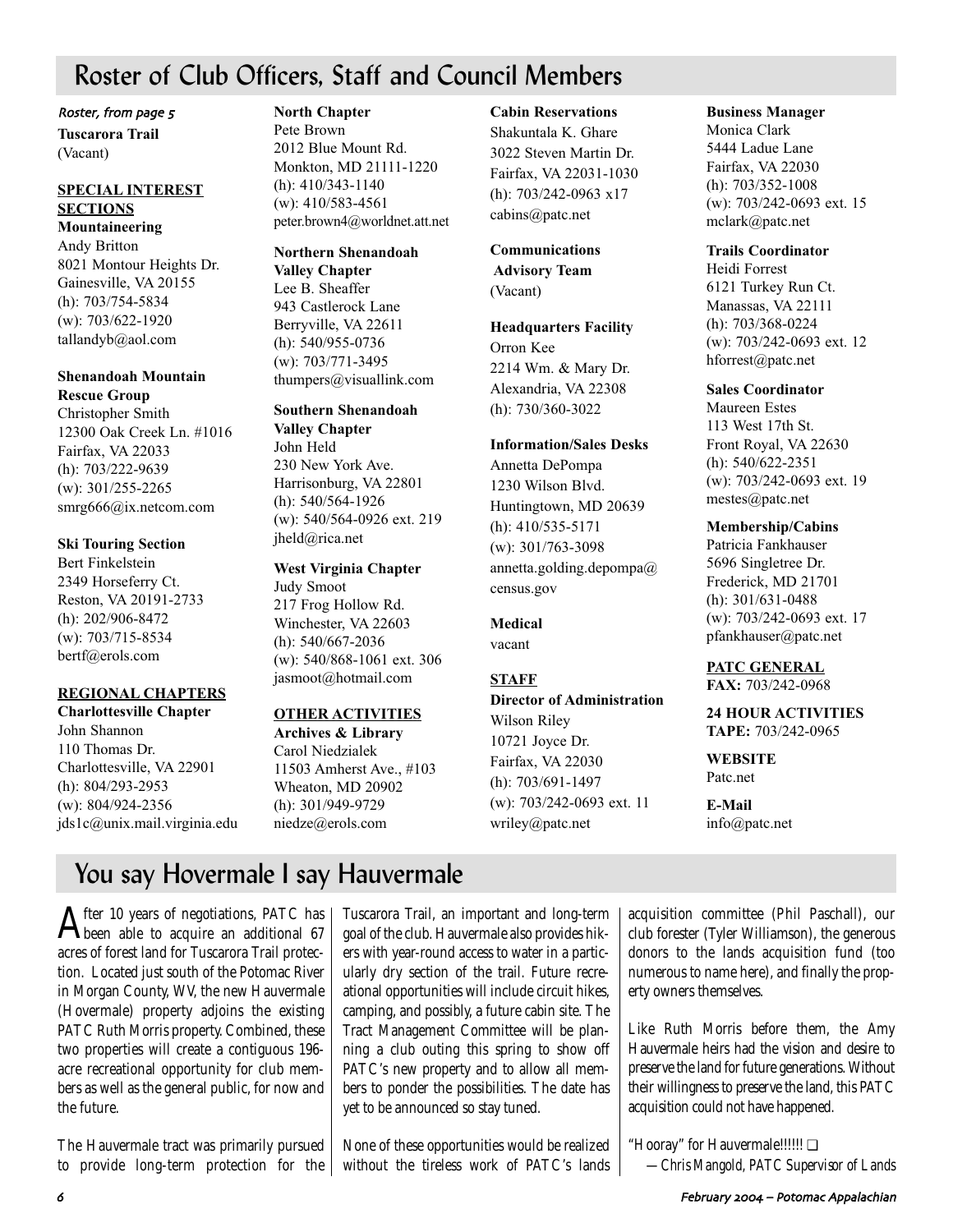# Land Acquisition Fund Donors to Date

**Following is the list, at press time, of the 53 donors to the Land Acquisition Fund, not including 31 who have asked to remain anonymous. To donors, a heartfelt "thank you" for your generous contributions.**

| Mr. George Alderson Baltimore, MD                           |
|-------------------------------------------------------------|
| Mr. Bruce Ammerman Bethesda, MD                             |
|                                                             |
| Ms. Nina Bang-Jensen Chevy Chase, MD                        |
| Mr. Lester W. Bates Cross Junction, VA                      |
| Mr. Pierce Beij Ashland, NH                                 |
|                                                             |
| Mr. Keith Boswell Cory, NC                                  |
| Mr. Paul D. Brettschneider Lewisberry, PA                   |
| Ms. Donna M. Brother Reston, VA                             |
|                                                             |
| Mr. Chris Brunton Alexandria, VA                            |
| Mr. Dan Burd & Ms. Anne Reynolds Arlington, VA              |
| Mr. and Mrs. John & Renee Butler Bethesda, MD               |
| Ms. Mary Ellen Cunningham Camden, SC                        |
| Ms. Anita DeFranco Arlington, VA                            |
| Mr. Robert Edmonds Glen Allen, VA                           |
|                                                             |
| Ms. Susan D. Eisenfeld & Mr. Neil J. Heinkamp Arlington, VA |
| Mr. Philip Eliot & Ms. Susan Cunningham Arlington, VA       |
| Mr. Robert Garner Baltimore, MD                             |
|                                                             |
|                                                             |
|                                                             |
| Mr. David Horwitz Bethesda, MD                              |
| Mr. Richard E. Hostelley, Sr. Stanley, VA                   |
| Mr. Walter D. Housman Falls Church, VA                      |
|                                                             |

| Ms. Andrea Illig & Mr. Dean Gardels Marydel, MD            |
|------------------------------------------------------------|
|                                                            |
| Mr. Russell Knaub Fredericksburg, VA                       |
| Mr. James Lipscomb Chevy Chase, MD                         |
| Mr. Jeffrey Marks Baltimore, MD                            |
| Ms. Sandra Marra Alexandria, VA                            |
|                                                            |
|                                                            |
| Capt. William Needham Columbia, MD                         |
| Mr. Jeffrey Norman Washington, DC                          |
| Ms. Marie J. Oakberg Hockessin, DE                         |
|                                                            |
|                                                            |
|                                                            |
| Mr. Allen Poole Manteo, NC                                 |
| Mr. & Mrs.David & Karen Pugh Staunton, VA                  |
|                                                            |
|                                                            |
| Mr. J. Eric Seaborg & Ms. Ellen Dudley Charlottesville, VA |
| Mr. Lee Sheaffer Berryville, VA                            |
| Mr. Glen C. Skaggs San Antonio, TX                         |
| Ms. Marilyn Stone Arlington, VA                            |
|                                                            |
| Ms. Elizabeth K. Weisburger Rockville, MD                  |
| Mr. & Mrs. Ken & Pam Williams Alexandria, VA               |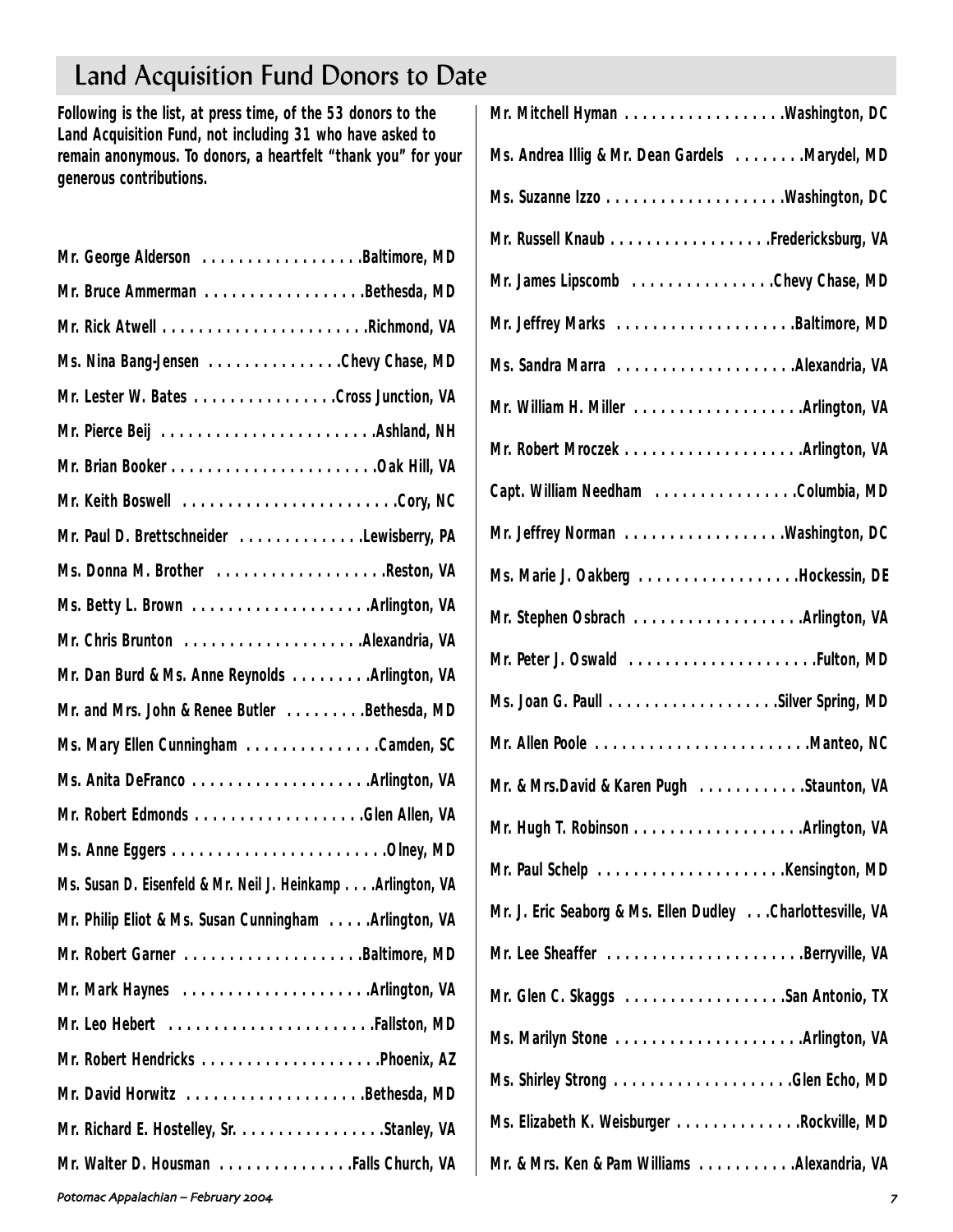

Sticking to the trail not only prevents trampling of plants, it provides animals on the interior of Bear Island a refuge from so many visitors. The Leave No Trace program will stress the importance of using only the established trailheads, rather than shortcutting the trail at any convenient point

### LNT, from page 1

their impact on the environment. This is particularly important for the Billy Goat Trail which runs along the edge of the Potomac River on land called Bear Island. The National Park Service and The Nature Conservancy co-own the ecologically diverse Bear Island. Nature Conservancy literature entitled, "Bear Island, a Hiker's Guide to the Billy Goat Trail," stresses the importance of the area's diversity as follows: "From upland forests of oak, hickory, and pine, to scoured rocky bluffs, to temporary and permanent ponds that form along the trail, you encounter a diverse ecosystem that supports more than 50 of Maryland's rare, threatened, or endangered plant and animal species."

### **Billy Goat's Most Sensitive Areas**

Yet many hikers are unaware that the trail lies on a sensitive ecological preserve.

Rather, they associate the trail with its impressive, challenging rock formations and its spectacular views. As the trail traverses rocky areas, the cumulative impacts from thousands of hikers are scarcely discernable; the rock absorbs such impacts with little effect. In other, more sensitive areas of the trail, however, the passage of such a large number of visitors is revealed by flattened vegetation, severe erosion, multiple private trail systems, and trampled wetlands.

The goal of the LNT program is to foster public regard for Bear Island's diverse ecosystem, encouraging stewardship of the preserve. As they take away lasting impressions of the extraordinary trail, hikers seem unaware of the lasting impressions they are leaving behind. Interns will educate visitors about Bear Island's ecology and teach them good hiking practices to help preserve it.

PATC is committed to educating the public about LNT. Last year, PATC participated in a nationally noted LNT program at the Annapolis Rock Campground in Maryland to rehabilitate an area deemed the most overused and damaged site along the entire Appalachian Trail. The club's Trail Patrol is a leading LNT educator for the area, offering a two-day course for national certification as a LNT trainer.

The Billy Goat Trail program will join a handful of similar LNT initiatives in parks around the country, reflecting a new trend in LNT education. Originally developed to promote responsible "backcountry" camping practices, LNT ethics have become an invaluable tool for managing heavily used "frontcountry," or day-use, areas.

### **Getting Involved in the Intern Program**

Interested individuals are welcome to participate in the LNT program, either as interns or as one-time volunteers to assist interns. The volunteer commitment for interns will be eight hours per month on the weekends from May through August of 2004. Training begins in April and will include the Leave No Trace Trainer certification course, taught by Trail Patrol. In addition, the traveling trainers from the national Leave No Trace Center for Outdoor Ethics will stop by to hold a one-day seminar on frontcountry teaching techniques.

Following training, interns will contact visitors at the trailhead to promote LNT

See LNT, page 9



Bear Island's bedrock forces rainfall into long-standing puddles of water. The area's wetland ecology is one result; wet trail conditions are another. Leave No Trace advises hikers to be prepared to get muddy, encouraging people to stick to the trail even if this means going through puddles. Hikers widen the trail as they detour puddles, by trampling trailside plants. Detouring also creates multiple, parallel "braids" of the trail. On the Billy Goat Trail, some sections of the main tread are over 15 feet wide (photo upper left), other sections are braided over 50 feet wide.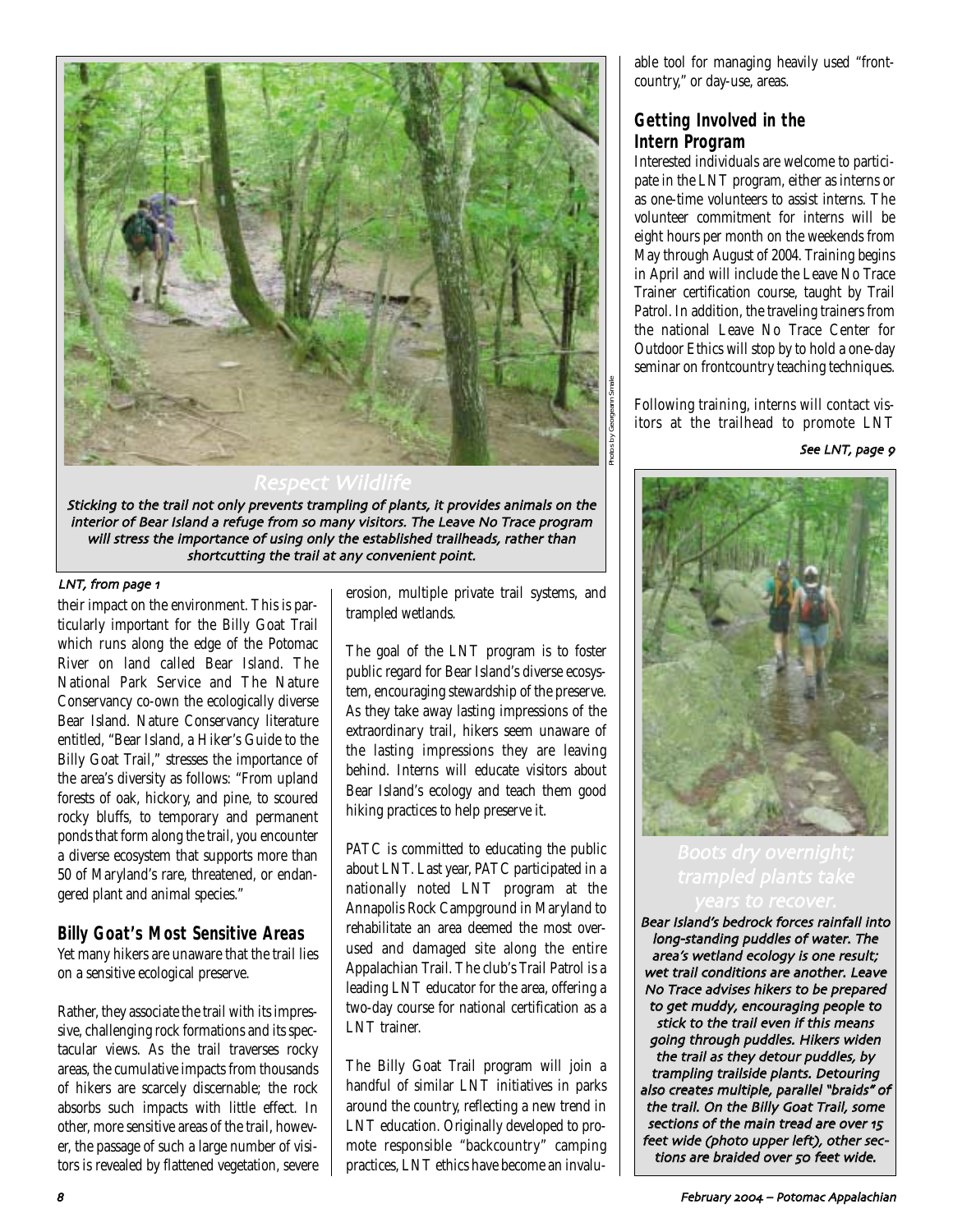#### LNT, from page 8

principles. In addition to trailhead contacts, interns will also lead LNT hikes on the trail for organized groups. With these contacts, visitors will become better informed. Estimates from a recent Nature Conservancy survey indicate that, in this area, only one in three adults has heard of the term Leave No Trace.

The education program, combined with trail maintenance, will improve trail conditions. Already, the Billy Goat Trail is nearly free of litter. Considering such high use, this is testament to people's belief in the LNT concept. While "dispose of waste properly" is a widely accepted LNT principle, other principles can be introduced to those on the trail, such as "respect wildlife" and "leave what you find." Encouraging hikers to "stick to the trail" helps protect plants and animals from the effects of so many visitors. "Be considerate of other visitors" is an especially apt principle for the popular trail, and "know before you go" is good advice considering the difficult terrain.

Promoting LNT ethics will help visitors preserve this small area of wilderness just outside the nation's capital. Through this program, the Billy Goat Trail and Bear Island will become famous for its diverse ecology, as well as its beautiful views and the rugged challenge it presents.

If you are interested in volunteering or learning more about the program, please contact Georgeann Smale (gsmale99@yahoo.com) 301/581-9584. ❏

> *—Georgeann Smale, PATC overseer for Billy Goat Trail, section A*



Please, Leave No Trace on the Billy Goat Trail.

#### Know Before You Go

Call ahead to inquire about trail conditions when planning your hike. Periodic flooding by the Potomac River submerges large sections of the trail (see photo right). Hikers continue to hike along self-made, braided detour trails (below). The Leave No Trace program educates visitors about the damage caused by hundreds of off-trail hikers and encourages visitors to choose another trail when the Billy Goat Trail is flooded





Is there a trail down there? You betcha. Unfortunately, you need a snorkle to navigate it. Should you walk elsewhere? Yes, but not here, not on the Billy Goat Trail this day.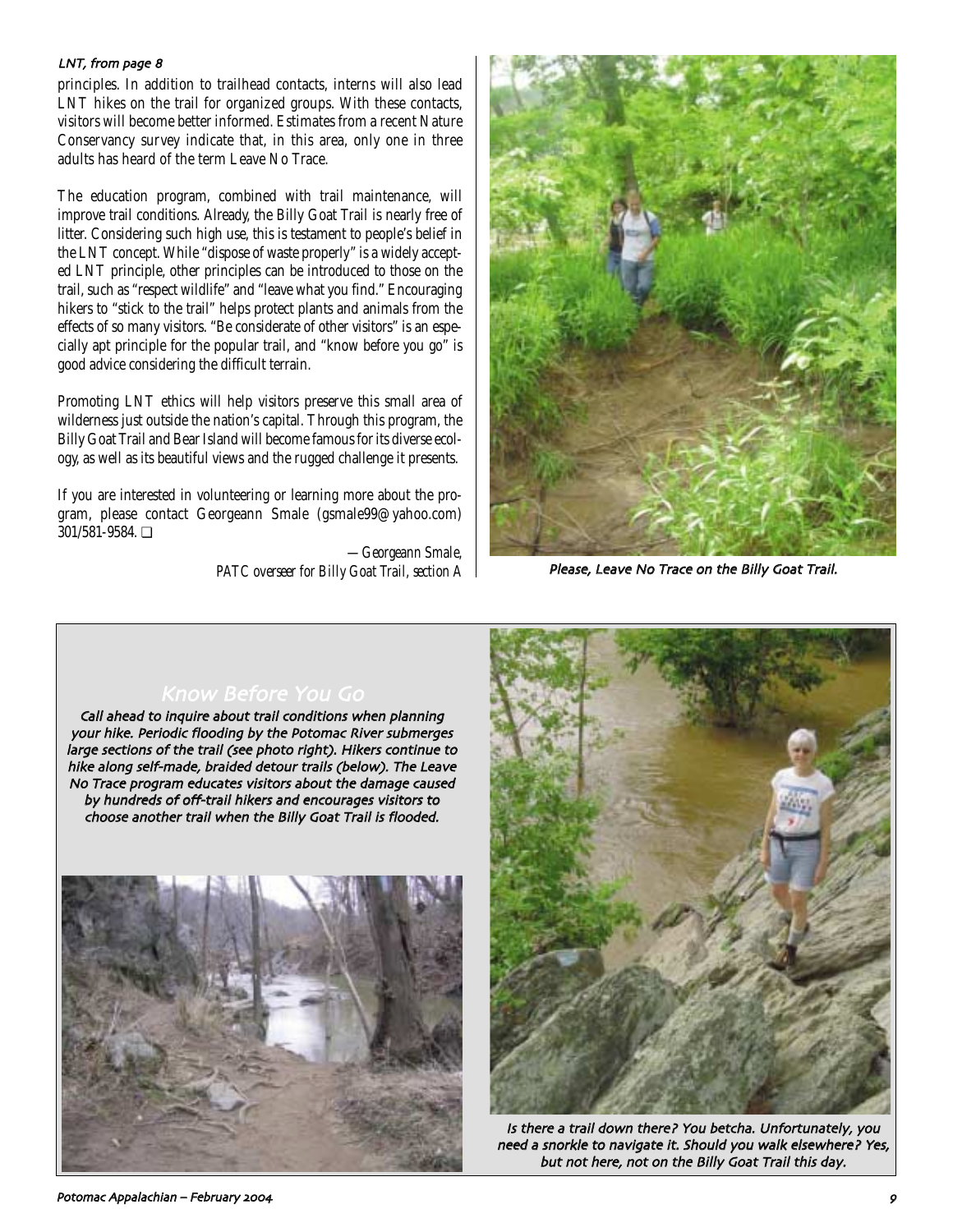#### Charlottesville Chapter

The Charlottesville Chapter hikes every Saturday; summer, winter, and in between. Hikes are usually 8 to 10 miles. We usually maintain trails on the last Saturday of the month. Meet at Sprint parking lot, 2307 Hydraulic Road, at 9 a.m., with food and water for the day. The majority of hikes are in the southern and central districts of Shenandoah National Park, with some in the north district and in George Washington National Forest. Our Chapter hikes are posted at www.patc.net/chapters/ char/hikes.html. INFO: Jere Bidwell 434/295-2143 or John Shannon 434/293-2953.

#### North Chapter

The North Chapter of PATC conducts monthly trail work trips on the Maryland and Pennsylvania sections of the AT and on the Pennsylvania sections of the Tuscarora Trail. We also lead hikes on these and other trails. Maryland AT work trips are generally held on the first and third Saturdays – contact Mark Mitchell (mdtrail@yahoo.com) 301/461-7048 for information. Pennsylvania work trips are generally held on the AT on the first Saturday and on the Tuscarora on the third Saturday – contact Pete Brown (peter.brown4@worldnet.att.net) 410/343-1140. Pennsylvania AT work trips also include an optional Saturday evening dinner at the Gypsy Spring cabin. For information on upcoming hikes, contact Chris Firme (bncfirme@innernet.net) 717/765-4833. For general chapter information, contact chapter president Pete Brown or visit the North Chapter home page (www.patc.net/chapters/north/).

#### Northern Shenandoah Valley Chapter

The Northern Shenandoah Valley Chapter sponsors hikes in national and state parks and forests in the Shenandoah Valley vicinity, open to the public, on a monthly basis except during the winter. Hikes are posted in the Forecast. Other activities are in the NSV Chapter Newsletter. For further information contact Lee Sheaffer, (thumpers@visuallink.com) 540/955-0736.

### Chapters

#### Southern Shenandoah Valley Chapter

Please refer to our Web site at www.ssvc.org or the one linked to the PATC Web site for descriptions of hikes and work trips. We usually hike in the southern and central districts of the SNP and in the GWNF. Contact the listed hike leader for information about a specific event, or contact Michael Seth 540/438-1301 for more information.

#### West Virginia Chapter

Chapter meetings at Highacre are on the second Wednesday of Feb., Apr., Jun., Aug., Oct., and Dec. See Forecast for upcoming activities. For information about the chapter or to receive the newsletter, contact Judy Smoot 540/667-2036 or e-mail wvpatc@hotmail.com.

#### Ski Touring Section

The Ski Touring Section has served since 1974 to introduce Washington area residents to crosscountry skiing and to provide cross-country skiing opportunities to experienced skiers. The Section sponsors winter weekend ski trips for all levels of skiers to nearby mountains in Maryland, West Virginia and Pennsylvania, as well as periodic social events year round. INFO: Bert Finkelstein (bertf@erols.com) 703/715-8534.

#### Mountaineering Section

We're a diverse group of local Washington, DC area climbers. Young and old, male and female, crag rat, sport climber, and alpinist, active and armchair types – we all enjoy climbing in its many varieties. We also share common interests in promoting safe climbing, conserving the outdoors, developing new climbers' skills, representing the Washington area climbing community, and having fun! We provide instruction for those wanting to learn the basics – we're not a school, but we can get you started. We go climbing, either locally or further afield, nearly every weekend. In the winter we organize trips to the Ice Festivals in the Adirondacks and the White Mountains for beginning and advanced ice

climbers. For further information contact Andy Britton, (tallandyb@aol.com) 703/622-1920, or (MackMuir@edisaurus.com).

#### PATC Hikes

PATC offers organized hikes appealing to the diverse interests of our members. There are K-9 Hikes, which invite you to bring your favorite dog; Family Hikes tailored to kids; Natural History Hikes stalking the fascinating but often elusive flora and fauna of the region; hikes featuring varying levels of difficulty with the Easy Hikers, In-Between Hikers, and Vigorous Hikers; Birding Hikes with experts to help sight and identify our avian neighbors; Historical Hikes tracking little-known structures in Shenandoah National Park; Series Hikes tracing the entire length of the Tuscarora Trail or the trails of Pennsylvania section by section; Backpacking Hikes traversing the tracts of West Virginia and Southern Virginia; hikes scheduled for weekends; ones scheduled for weekdays; Geology Hikes led by experts from the Smithsonian focused on the unique stratigraphy of our area; Mushroom Hikes with mycologists; Waterfall Hikes to beat the summer heat; and Outreach Hikes to get together with the members of area groups like the Sierra Club or the Congressional Hikers. Just to name a few. Check out the Forecast calendar and hear updates on the weekly tape (703/242-0965).

## **Other Clubs' Hikes**<br>Capital (www.c

(www.capitalhikingclub.org) and Wanderbirds hike on Sundays, traveling by bus and leaving from downtown, with suburban stops as well. Center Club, Northern Virginia Hiking Club and Sierra Club hike on both Saturdays and Sundays using carpools, which often leave from a suburban Metro stop. Schedules are available at PATC Headquarters and are published in area newspapers on Fridays. The schedule of West Virginia Highland Conservancy outings in the Monongahela National Forest and surrounding areas is on their web site at www.wvhighlands.org.

## KEY to Forecast Activities

All events are marked for easy identification. Late changes or cancellations are listed on the weekly information tape (703/242-0965), which is updated on Sunday evening for the following seven days. The Forecast can also be<br>found on PATC's Web site at PÁTC's www.patc.net/activities/forecast.html.

- **\*** Hiking Trips
- \* Backpacking Trips
- $\mathcal{R}$  Trail Work Trips
- **i** Cabin/Shelter Work Trips
- **A** Ski Trips
- Special Events
- $\blacksquare$  Meetings
- $\varnothing$  Classes
- **Z** K9 Trail Blazers (dogs permitted)

Note to all hike leaders: Please ask nonmembers on your hike if they would like to join PATC, then get names and addresses so a club volunteer can send them information packets. Thanks!

#### **Meetings**

Meetings are held at PATC HQ, 118 Park Street, S.E., Vienna, VA unless otherwise noted.

#### New Members (PATC) – First Wednesday

7:30 p.m. Curious about the club? Want to learn more? The best way is to attend a New Members meeting (but you don't have to be new to qualify). Attend the meeting and find the mysteries of PATC revealed in full. Refreshments will be served. Directions to PATC: Take Rt. 123 into Vienna, Va. and turn east on Park St. (Rt.675) to 118 Park St. on your left. INFO: Jane Thompson 301/565-6704 x208.

#### Mountaineering Section – Second Wednesday

8:00 p.m. – We meet every month unless noted in the Forecast. INFO: Mack Muir (MackMuir@edisaurus.com) 703/960-1697 or PATC's Web site: www.patc.net/chapters/mtn\_sect.

#### Shenandoah Mountain Rescue Group

Business meeting - Last Tuesday of each month, 7:30 p.m. INFO: Doug Sigman (join@smrg.org), 703/255-5034, or http://www.smrg.org.

### PATC Council – Second Tuesday

Meetings

7:00 p.m. sharp. The PATC Council meets every month to conduct business of the club and once a year for a Dinner meeting. All members are welcome. Come see how we make decisions about your club. INFO: Wilson Riley (wriley@patc.net) 703/242-0693 x11.

#### Trail Patrol – First Tuesday

7:30 p.m. Trail Patrol volunteers are PATC's goodwill trail ambassadors to the hiking public. They provide a visible, reassuring presence on the trails, educating the public on good hiking practices, minimum impact hiking, and camping ethics. Patrol members are trained in land navigation, emergency procedures, radio communications, and personal equipment. All patrol volunteers are also expected to become certified in a recognized basic first aid course. Some equipment and uniform items are provided upon completion of training. INFO: Kumait Jawdat 202/328- 8137 or see our section in PATC's Web site: www.patc.net/volunteer/trailpatrol.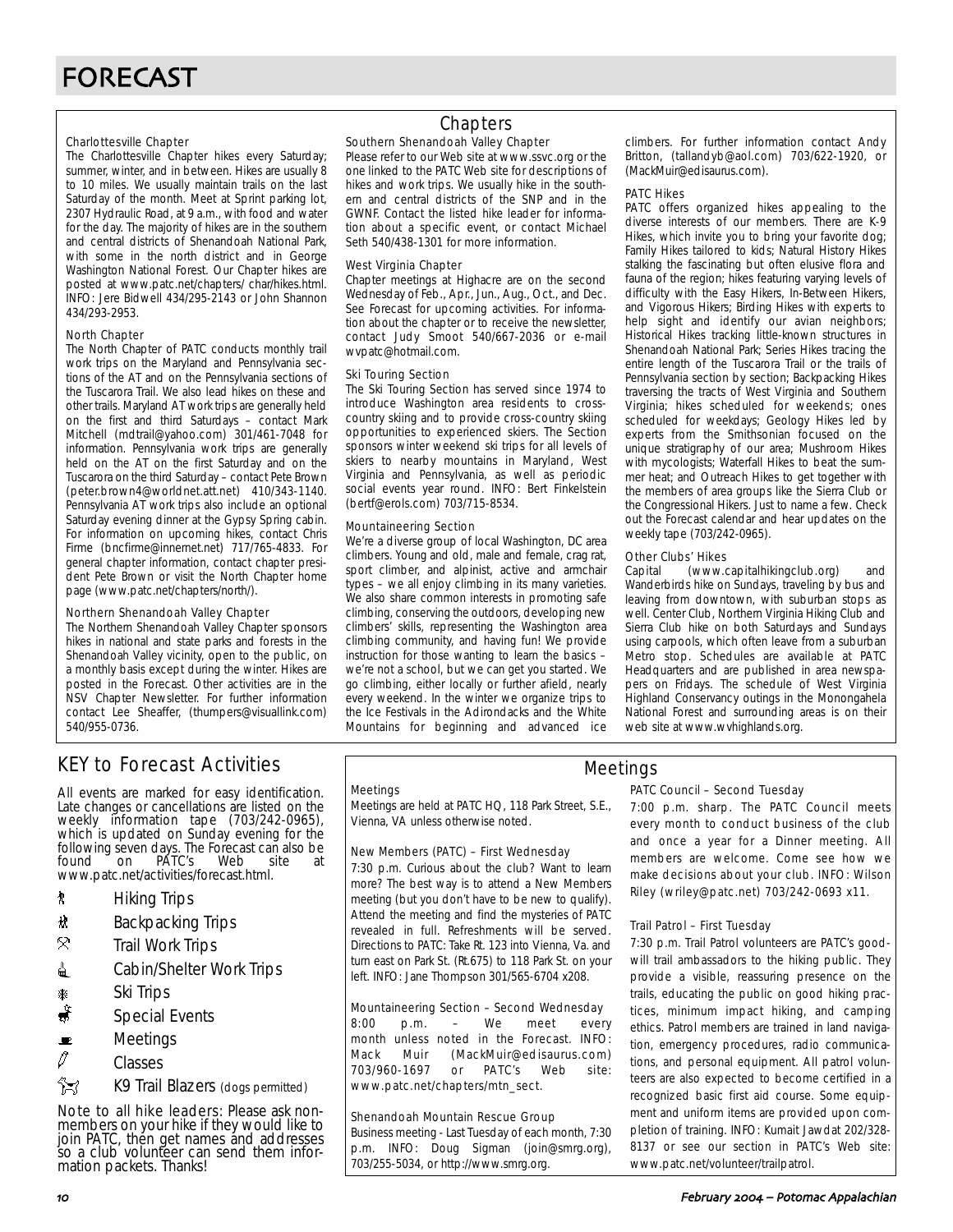

## **FORECAST**

## **FEBRUARY**

#### 1 (Sunday)

#### DEADLINE - March Potomac Appalachian Material due to editors 5:00 p.m.

All items for the next issue of the newsletter due. Send Forecast events to PA-Forecast@patc.net and<br>all other articles to the editor at other articles to the lindashannonb@mac.com. NOTE: Do not send photos or articles to headquarters. E-mail for address.

#### 3 (Tuesday) ` HIKE - Family Hike Rockville, MD

Cabin John Regional Park. Join us for a kid-friendly hike in beautiful Cabin John Park. The trail is about 3 miles long and is not jogging-stroller friendly. We'll meet at the nature center at 10:00 a.m. Take 495 to Old Georgetown Road North to Left onto Democracy Blvd., Pass Montgomery Mall. The entrance is on the right, past the mall. If you get to Seven Locks Road, you've gone too far. After the hike, we can check out the nature center. INFO: Jennifer Chambers (jpckjkkc1@starpower.net) 301/588-1716.

#### 3 (Tuesday) ` HIKE - Vigorous Hikers Elizabeth Furnace George Washington Nat'l Forest, VA

Climb to Signal Knob via the Bear Wallow Trail and Menenka Peak, return to the valley to loop around the east ridge via Sherman and Shawl Gaps – 18 miles 3000 foot climb. INFO: Chris Nolen (chrishiker@erols.com) 301/469-8931.

#### 3 (Tuesday)  $\mathbf{\mathbf{\mathbf{\mathsf{E}}}}$  MEETING - Trail Patrol, 7:30 p.m.

#### 4 (Wednesday) ` HIKE - Easy Hikers Manassas Battlefield,VA

Join us for a five mile hike through the battlefield. Meet at the National Park Visitor's Center at 10.15 a.m. Park pass or fee required. Bring water, wear lug soled boots. Lunch will be at a nearby restaurant after the hike. Directions: From the Beltway (I-495) take I-66 west to exit 47B (Rt 234 north). Proceed approximately 0.5 miles to park entrance on the right. Hike will be cancelled if schools in Fairfax County or Prince Williams County are closed. INFO:<br>Mitch Helbrecht (Helbrecht@msn.com) (Helbrecht@msn.com) 703/535-3236.

#### 4 (Wednesday) ` HIKE - Midweek Hikers Location to be determined

The PATC Midweek Hikers carpool each Wednesday from the Washington DC area to trailheads. Hikes are at a moderate pace and about 8 to 12 miles in length with varied elevations. Current information, including meeting place and time, leaders name and phone number, in addition to a detailed description of the hike are available on the PATC Activities Recording: 703/242-0965.

#### 4 (Wednesday)

 $\mathbf{\mathbf{\mathbb{E}}}$  MEETING - New Members (PATC), 7:30 p.m.

### 4 (Wednesday)



Interested in writing grant proposals, organizing banquets, and increasing donations and membership? Join us as we plan our money-raising activities<br>for the year. INFO: Susan Nelson the year. (warnelson@aol.com) 703/243-7867.

#### 5 (Thursday) CLASS - Winter Adventures for Women (REI) Fairfax, VA

7:00 p.m. Looking for local places to get outdoors this winter to hike, bike or simply get away for a day? REI's expert is ready to share her knowledge of great, safe and enjoyable places to go and things to do. Come learn more about the comfortable gear that will help you enjoy all your outdoor adventures.<br>INFO: Mark Nelson (mnelson@rei.com) Impleson@rei.com) 703/379-9400.

#### 5 (Thursday) ` HIKE - In-Between Hikers Arlington, VA

Washington, DC Winter Hike. 8-9 miles. Roosevelt Island, Haines Point and Monuments. Starts at 10:00 a.m. on the Roosevelt Island parking lot, immediately off the northbound George Washington Parkway just north of the Theodore Roosevelt Bridge (there is no access from the parkway southbound). Can walk from Metro. Bring lunch and water. INFO: Henri Comeau (henricomeau@aol.com) 703/451-7965.

### 6 - 8 (Friday - Sunday) A XC SKI TRIP - Blackwater Falls (STS) Blackwater Falls, WV

Weekend #3. We stay on the rim of the Blackwater River and Gorge at the Blackwater Falls State Park Lodge, complete with restaurant, conference facilities, fitness center, indoor pool and hot tub. TV, phone, private bath, and rustic knotty pine paneling in every room. Over 35 miles of groomed crosscountry ski trails nestled among towering pines, from beginner to advanced. We'll also probably ski elsewhere in the area, perhaps Canaan Valley SP, Whitegrass or Dolly Sods. Dine elegantly or casually in town; evening folk music and entertainment just a few miles away; with breakfasts at the Lodge. Cost is \$90.00 per person (does not include meals). INFO: Mark Anderson (mha.cca@verizon.net) 202/462-7718.

#### 6 - 8 (Friday - Sunday) **A XC SKI TRIP - Learn to XC Ski (STS)** Laurel Highlands, PA

Catch XC ski fever with 12 other students and help of volunteer instructors. We stay in downtown Somerset at the Knights Inn motel close to three skiing areas. Estimated cost of \$65/person covers lodging & instruction. For information contact Greg Westernik (westernik@earthlink.net) 703/866-4098.

### 7 (Saturday) . TRAIL WORK TRIP - Yankee Clippers Caledonia State Park, PA

Meet at the US 30 and PA 233 intersection, in the parking lot of Caledonia State Park. Departure 9:00<br>a.m. sharp. INFO Pete Brown a.m. sharp. (peter.brown4@worldnet.att.net) 410/343-1140

#### 7 - 8 (Saturday - Sunday)  $\triangleq$  CABIN WORK TRIP – Tulip Tree Cabin Shaver Hollow, VA

Only a few more work trips left to get in on the action. We are now putting the finishing touches on and will soon be finished. We are building a mattress cage, bunks and a cabinet for the kitchen. If time permits, and the ground is not frozen, we may start work on a solar heated shower. Lots of other<br>finishing touches. INFO: Charlie Graf finishing touches. INFO: Charlie Graf (Cagraf@aol.com) 410/757 - 6053.

## 7 - 8 (Saturday-Sunday) a CLASS - Backpacking (REI) Bailey's Crossroads, VA

Saturday 10:30 a.m. - 6:30 p.m. Sunday 11:30 a.m. - 5:30 p.m. Our comprehensive two-day class teaches essential and advanced skills, proper gear use, selection and maintenance, and outdoor ethics. The instructor, Ted Fryberger, brings more than 30 years' experience, backpacking all over North America. The class includes an 80-page text, course materials, and two days of intensive lecture, discussion and demonstration. The class fee is \$75. INFO: Mark Nelson (mnelson@rei.com) 703/379-9400.

#### 7 - 8 (Saturday - Sunday)  $\hat{\mathscr{O}}$  CLASS - Wilderness First Aid (WSC) Charlottesville, VA

A program of the Wilderness Safety Council, this eighteen-hour class includes classroom study, hands-on practice, and results in a two-year certification. The cost is \$160. Registration is limited to 25 people. Registration and INFO: (http://wfa.net) or Christopher Tate 703/836-8905.

#### 7 - 16 (Saturday - Monday) A SPECIAL EVENT - XC Ski Trip (STS) **\* NOT SPONSORED** Garmisch-Partenkirchen, Germany **BY PATC**

Cross-country and downhill skiing in one of the premier skiing centers in the Alps. Stay in the Olympic Village apartments. from the 1936 Winter Olympics. Cross-country ski to surrounding towns and valleys; downhill ski on the Zugspize. Estimated cost: \$1500, which includes air flight Dulles to Munich, train to and from Garmisch, lodging, and apt. food. Early registration recommended, since lodging is<br>
limited. INFO: Robert Swennes Swennes<br>(office) (robertswennes@hotmail.com) 703/696-4432.

#### 10 (Tuesday) ` HIKE - Family Hike Great Falls, VA

Great Falls National Park- Virginia Side. Patowmack Canal Trail, Matildaville Trail, and the Carriage Road. Come join us on a jogging-stroller passable, 3-mile hike. If the forecasted high is below 40 degrees, the hike will be canceled. Please call if in doubt. We will follow the Patowmack Canal Trail to the Matildaville Trail to Sandy Landing, then return via the Carriage Road. The trail is jogging stroller passable, there are some rocks, roots, and log stairs to navigate. After the hike, we'll warm up in the Visitor Center where they have a touch table and two snakes. Designed for the 5 and under crowd, all ages welcome. INFO: Lauren Lang (at94L@netzero.net) 703/631-9278.

#### 10 (Tuesday) ` HIKE - Strong Hikers Centreville, VA

Bull Run Trail southeast of Centreville. Fast-paced hike of 19 miles along Bull Run from Fountainhead Park to Bull Run Park on a hilly trail. This is a joint hike with the Sierra Club. INFO: Cliff Noyes (cliff.noyes@juno.com) 703/451-5181.

10 (Tuesday)<br>■ MEETING - PATC Council, 7:00 p.m.

#### 11 (Wednesday)

#### $\ell$  CLASS - Winter Ultralight Backpacking (REI) Bailey's Crossroads, VA

7:30 p.m. Think about ultralight backpacking and warm weather usually comes to mind. Summer breezes, shorts and a light shirt, a smaller, lighter pack to carry. What could be better? Going light in winter! It's true, more gear is essential to stay warm and sheltered, but good planning and gear selection can substantially reduce your load. And reducing your load can not only mean more fun, but an increase in safety and a decrease in fatigue as well. REI's resident Appalachian Trail Through-hiker, Brian Chenoweth, will share his experience gained from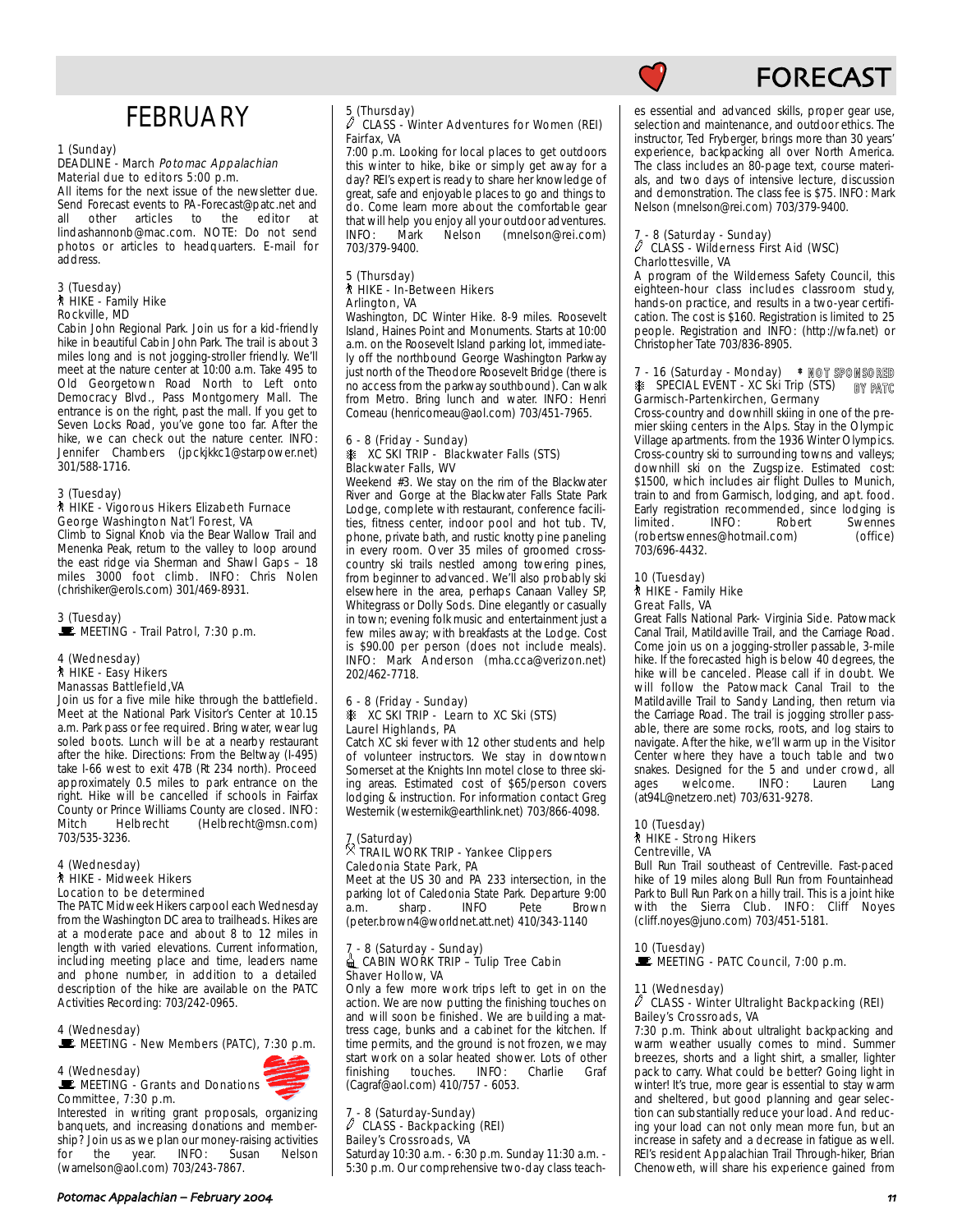## FORECAST

long distance ultralight hiking and discuss and demonstrate ways and means to reduce the load and increase the fun. INFO: Mark Nelson (mnelson@rei.com) 703/379-9400.

#### 11 (Wednesday) ` HIKE - Midweek Hikers Location to be determined

The PATC Midweek Hikers carpool each Wednesday from the Washington DC area to trailheads. Hikes are at a moderate pace and about 8 to 12 miles in length with varied elevations. Current information, including meeting place and time, leaders name and phone number, in addition to a detailed description of the hike are available on the PATC Activities Recording: 703/242-0965.

#### 11 (Wednesday)

MEETING - Mountaineering Section, 8:00 p.m.

#### 11 (Wednesday) MEETING - West Virginia Chapter, 7:00 p.m.

Highacre Cabin, Harpers Ferry, VA

#### 13 - 16 (Friday - Monday) *A* XC SKI and DANCE TRIP (STS) Laurel Highlands, PA

(Presidents' Weekend) The 20th annual Ski-dance weekend continues by popular demand. Crosscountry ski during the day and contra dance during the evening. Live music by Dave Weisler and The Avant Gardeners. Dances called by Ron Buchanan. Costs are \$5 for infants - 2 years; \$68 for children 3 - 13 years; \$150 for adult members of the STS; and \$165 for all others (includes dancing, ski instruction, three nights lodging, and eight meals). Make checks payable to Ski-Dance Weekend. Registration and INFO: (www.skidance.com) or Eliot Applestein (eliotapplestein@verizon.net) 301/984-6855.

### 13 - 16 (Friday - Monday)

#### **K XC SKI TRIP - Presidents' Weekend (STS)** Canaan Valley, WV

Weekend #4. This trip will expose a new lodging option to STSers at the Highland Inn & Spa www.highlandscenetours.com in the "heart" of Canaan Valley. The Inn is on Route 32 in Canaan Valley, close to White Grass and Canaan Valley SP. Novice skiers can travel both the scenic trails in Canaan Valley State Park and the rolling hillsides in White Grass. Experienced skiers can explore to their heart's content the challenging trails deeper and higher at White Grass and Dolly Sods. Bring acoustic musical instruments for a Saturday evening jam session. Features of the Highland Inn include: café; full breakfast (eggs, bacon, muffins or waffles and pancakes); weight room; large common room; and new facility. Estimated cost \$165/person for a 3-night stay. INFO: Jim Tomlin (jtomlin@helix.nih.gov) work 301/402-4153 (M-F, 7:30 a.m.-4:00 p.m.) home 301/774-1228 (before 9:30 p.m.)

#### 13 - 16 (Friday - Monday) **A XC SKI TRIP - Tug Hill Region (STS)** Pulaski, NY

Mini-Week #3, (Presidents' Weekend). Join our group of intermediate-skilled + XC skiers as we enjoy the expected heavy lake-effect snowfall prevalent in this area. We stay at the 1880 Lodge in Pulaski (close to Lake Ontario) in two-person rooms with breakfast included. Suppers may be arranged at the Lodge for an additional fee, or we can eat out at local restaurants. Options include skiing at any one of several local areas. Estimated cost \$140/person for a 3-night stay. INFO: Erma Cameron 703/273-4578.

#### 14 (Saturday) ` HIKE - Snowshoe Excursion Canaan Mountain, WV

Love the great outdoors and want to spend some quality time in it? Then join other like minded individuals as we snowshoe across the top of Canaan Mountain and fall in love with snow all over again. This hike will be between 5 and 7 moderate miles. Warm-up with hot chocolate afterwards at the Blackwater Falls Lodge. If no snow is available, we will hike on Canaan Mountain. Snowshoe rentals are available at Whitegrass X-Country ski center at reasonable rates. INFO: Susan Bly (sbly@shepherd.edu) 304/876-5177 (day) or 304/258-3319 (7:00 p.m. - 9:00 p.m.).

### 14 - 15 (Saturday - Sunday) . TRAIL WORK TRIP - Cadillac Crew Gainesboro, VA

Shockeys Knob, just west of Winchester. Feeling like a bit of fresh air? Join the Cadillac Crew as we take a chance on the weather and locate the Brill Tract boundary. Clearing winter damage from nearby sections of the Tuscarora Trail is also on the agenda. Community dinner on Saturday night. Overnight at<br>Brill Cabin. INFO: Trudy Thompson Brill Cabin. INFO: Trudy Thompson (going2home2@yahoo.com) 703/938-3973 or Jon Rindt (jkrindt@shentel.net) 540/635-6351.

#### 15 (Sunday) ` HIKE - Easy Hike Thurmont, MD

Hike to Wolf, Chimney, and Cat Rocks, in Catoctin Mountain Park. This is an easy to moderate 10.6 mile loop hike which will afford several viewpoints and a waterfall as well. The total elevation gain is about 1700 feet. Come and enjoy the winter vistas. Contact: Vince Ferrari (ferrari3@ix.netcom.com) 301/249-2210.

#### 17 (Tuesday) ` HIKE - Family Hike Centreville, VA

Ellanor Lawrence Park. This hike will wind through the woods, along a small stream, and down to a pond. We'll hike about 3 miles. The trail is jogging stroller passable. The visitor's center is closed in the winter months, so after the hike, we'll head to nearby Ciro's for a slice of pizza and to warm up. Designed for the 5 and under crowd, all ages welcome. INFO: Lauren Lang (at94L@netzero.net) 703/631-9278.

#### 17 (Tuesday) ` HIKE - Vigorous Hikers Central District, Shenandoah National Park, VA

Climb the Hot-Short Mountain Trail to Hazel Mountain, loop around on Hannah Run to ascend Nicholson Hollow and Indian Run, ending on Robertson Mountain. 16 miles and 3500 foot climb. INFO: Chris Nolen (chrishiker@erols.com) 301/469-8931.

#### 18 (Wednesday) ` HIKE - Easy Hikers Derwood, MD

Meet at 10:00 a.m.. Leave promptly at 10:15 a.m. Montgomery County Agricultural History Farm Park, From I-270 exit at Shady Grove Rd. east, keep right on exit ramp to pick up Redland Road, not Shady Grove Rd. Follow Redland past the Metro station, 355, Crabbs Branch Way, and Needwood Rd. Continue straight ahead at Muncaster Mill Rd., where Redland Rd. becomes Muncaster Rd. Soon thereafter, turn left at the park entrance, and go up the park road to the parking lot on your left. Lunch at a nearby restaurant after the hike. Leader: Margaret Chapman 301/977-8988, 301/869-9291 M, T, Th.

#### 18 (Wednesday) **A** HIKE - Midweek Hikers Location to be determined

The PATC Midweek Hikers carpool each Wednesday from the Washington DC area to trailheads. Hikes are at a moderate pace and about 8 to 12 miles in length with varied elevations. Current information, including meeting place and time, leaders name and phone number, in addition to a detailed description of the hike are available on the PATC Activities Recording: 703/242-0965.

#### 20 - 22 (Friday - Sunday) A XC SKI TRIP - Blackwater Falls (STS) Blackwater Falls State Park, WV

Weekend #4. We stay on the rim of the Blackwater River/Gorge at the Blackwater Falls State Park Lodge, complete with restaurant, fitness center, indoor pool and hot tub. Each room has one double and one twin bed. Ski out the door on 20+ miles of trails nestled among towering pines, from beginner to advanced. Enjoy hot chocolate on the trail or at the Warming Hut on Sled Hill, complete with its tow rope to add to your telemarking fun. Try other trails nearby at Canaan Valley SP, Whitegrass STC and Dolly Sods. Dine elegantly or casually in town. Evening folk music and entertainment options also just a few miles away with breakfasts at the Lodge. Bring acoustic musical instruments for a Saturday evening jam session. Cost is \$90.00 per person. INFO: Jim Tomlin (jtomlin@helix.nih.gov) work 301/402-4153 (M-F, 7:30 a.m.-4:00 p.m.) home 301/774-1228 (before 9:30 p.m.).

#### 21 (Saturday)

#### ` HIKE - Natural History Hike Central District, Shenandoah National Park

Come out with Bob Pickett on a hike up through Corbin Hollow and Corbin Mountain. We'll hike about six miles and do a little bushwhacking in search of home sites near the summit. If a little snow is on the ground, be prepared for animal track identification. INFO: Bob Pickett 301/681-1511.

#### 21 (Saturday)

#### ` HIKE - Waterfall and Wild Flower Series Central District, Shenandoah National Park, VA

The ninth hike of this series will be a 15-mile circuit to South River Falls on the Pocosin and Appalachian Trails. Total elevation gain is 3300 feet. No bush whacking. PATC Map 10. Meet at the Oakton Shopping Center parking lot at 7:30 a.m. INFO: Jack Thorsen (thorsen4@Juno.com) 703/39-6716 or William Needham (Needham82@AOL.COM) 410/884-9127.

#### 21 (Saturday)

#### MEETING - Lee District FS/PATC GW/JNF District Managers

PATC SNP district managers meeting at Headquarters in Vienna. Crew leaders and assistant district managers welcome. 10:00 a.m. start, lunch afterwards. INFO: Liles Creighton (lcrei@aol.com) 410/573-0067

### 21 (Saturday)<br><sup>X</sup> TRAIL WORK TRIP - Stonewall Brigade Great North Mountain, VA/WV

Meet at the "Y" intersection in Vances Cove (PATC Map F coordinates G6) at 9:00 a.m. This trip is subject to prevailing or forecast weather. Check with Hop Long before going to the meeting site. Hop Long (theFSLongs@comcast.net) 301/942-6177 or Jim Tomlin (jtomlin@helix.nih.gov).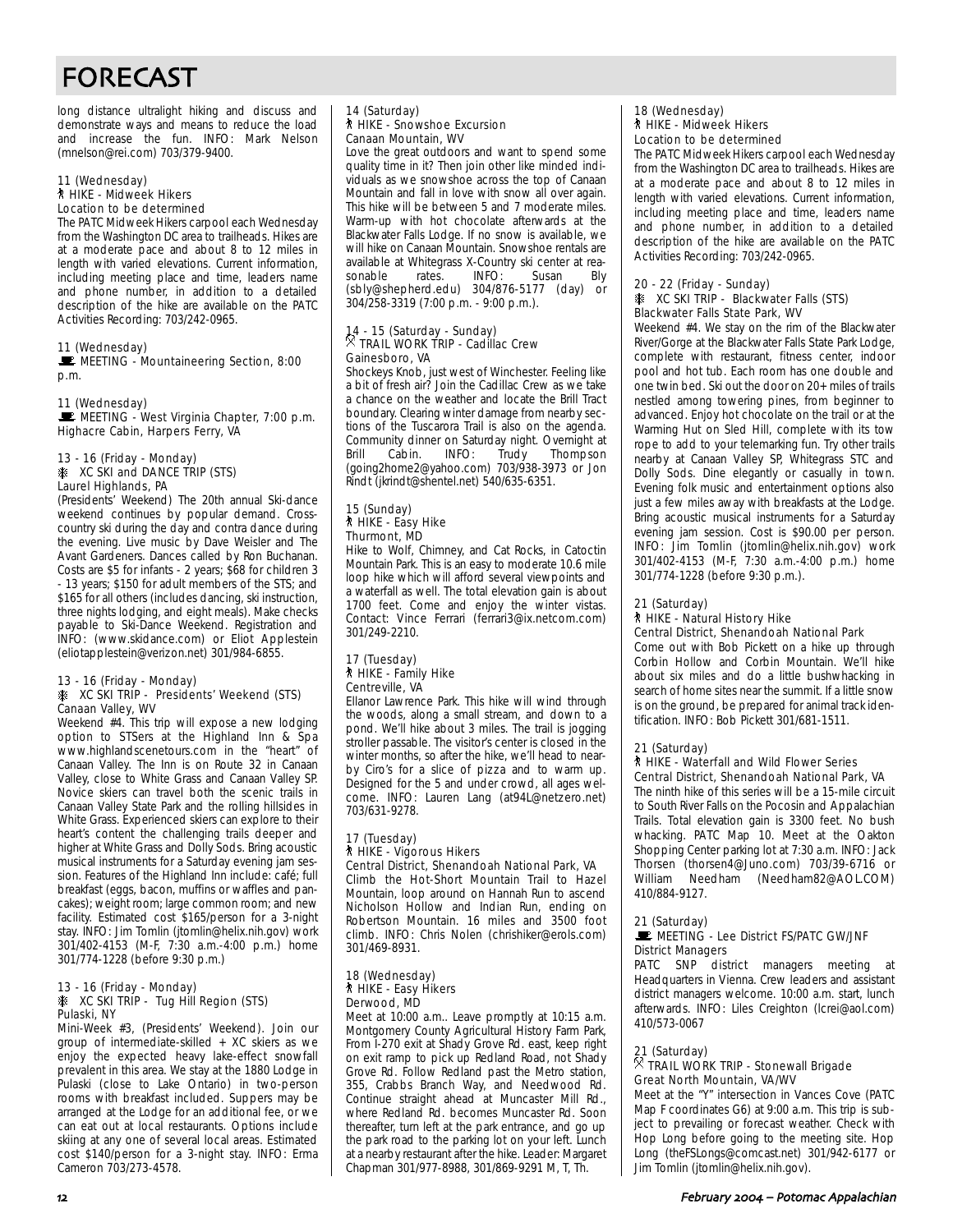

21 (Saturday) . TRAIL WORK TRIP - Yankee Clippers Tuscarora Trail, PA

INFO Pete Brown (peter.brown4@worldnet.att.net) 410/343-1140

#### 21 - 22 (Saturday - Sunday) **△ CABIN WORK TRIP - Tulip Tree Cabin** Shaver Hollow, VA

We hope the snow will not be too deep or the temperatures so low that they hamper these last few work trips while we are trying to finish up the cabin. Dedication is coming up fast and there is a myriad of last minute details. Join our skilled and congenial crew in putting the finishing touches on this beautiful labor of love. INFO: Charlie Graf (Cagraf@aol.com) 410/757-6053.

#### 22 (Sunday) **Z HIKE - K9Trailblazers** Elkridge, MD

Rockburn/Patapsco Valley Parks. We'll celebrate Washington's Birthday with a hike at a moderate pace for a 5.5 mile loop hike starting in Rockburn Park and into Patapsco Valley State Park. The hike will take us along wooded trails down into the Patapsco Valley and up along Cascade Falls. Trails are rocky at times, and the hike will include some moderate, short climbs (~200 ft elevation change). After the hike we'll celebrate the holiday with cherry pie and hot cider. This is a joint hike with K9Trailblazers so well behaved dogs are welcome as long as you keep them on leash and scoop after them. Maps, chocolate, and dog biscuits provided at the trailhead. Bring snacks, and water for you and your dog. Visit www.k9trailblazers.org for more<br>details **INFO** Pat Fuhrer details. INFO: Pat Fuhrer (psfuhrer@k9trailblazers.org) 301/482-2468 or Jeff Bolognese (jabolognese@k9trailblazers.org) 410/247-4434.

### 24 (Tuesday) ` HIKE - Family Hike Arlington, VA

Potomac Overlook Regional Park. We will hike about 3 miles along Donaldson Run and other trails throughout the park to the Potomac Overlook. After the hike, we'll check out the nature center. If the forecasted high temperature for the day is below 40 degrees, the hike will be canceled. Designed for the 5 and under crowd, all ages welcome. INFO: Lauren Lang (at94L@netzero.net) 703/631-9278.

#### 24 (Tuesday) ` HIKE - Vigorous Hikers North District, Shenandoah National Park, VA

From Thompson Hollow climb Overall Run, view the falls, continue to Mathew's Arm and Elkwallow, returning via Beecher Ridge, 19 miles 3500 (chrishiker@erols.com) 301/469-8931.

#### 24 (Tuesday)

**WEETING - Shenandoah Mountain Rescue** Group (Business meeting), 7:30 p.m.

### 25 (Wednesday) a CLASS - Women's Hiking and Day Trips (REI) Bailey's Crossroads, VA

7:30 p.m. Outdoor adventure should be fun. In order to have fun, you need to be comfortable. That translates to good planning, appropriate, well fitted clothing and gear, and a few essential skills that go with the essential gear, commonly called "the 10 Essentials. REI outdoorswoman, Lisa Rhys, will discuss gear and planning, the essential skills, and outdoor safety. Make all your outdoor adventures fun! INFO: Mark Nelson (mnelson@rei.com) 703/379-9400.



#### 25 (Wednesday) ` HIKE - Easy Hikers Fort Hunt Park, VA

To Mount Vernon. Let's offer a February 2004 tribute to our country's first leader by marking the week when George Washington was born. We'll hike 3 miles along the Potomac River to his home and will return to starting point after lunch. Meet at 10:15 a.m. in parking lot of Fort Hunt Park. Take George Washington Parkway south to Fort Hunt Park entrance. Turn right into park. Lunch will be in the fast food court at the Mount Vernon Inn. No pets! INFO: Jim Flanigan (jflanigan@aol.com) 202/554-3775.

#### 25 (Wednesday) ` HIKE - Midweek Hikers Location to be determined

The PATC Midweek Hikers carpool each Wednesday from the Washington DC area to trailheads. Hikes are at a moderate pace and about 8 to 12 miles in length with varied elevations. Current information, including meeting place and time, leaders name and phone number, in addition to a detailed description of the hike are available on the PATC Activities Recording: 703/242-0965.

## 27 - 29 (Friday - Sunday) A XC SKI TRIP - Blackwater Falls (STS) Blackwater Falls State Park, WV

Weekend #5. We stay on the rim of the Blackwater River/Gorge at the Blackwater Falls State Park Lodge, complete with restaurant, fitness center, indoor pool and hot tub. Ski out the door on 20+ miles of trails nestled among towering pines, from beginner to advanced. Enjoy hot chocolate on the trail or at the Warming Hut on Sled Hill, complete with its tow rope to add to your telemarking fun. Try other trails nearby at Canaan Valley SP, Whitegrass STC and Dolly Sods. Dine elegantly or casually in town. Evening folk music and entertainment options also just a few miles away with breakfasts at the Lodge. Cost is \$90.00 per person. INFO: Larry Doff (ldoff@juno.com) 703/615-3195.

### 27 - 29 (Friday - Sunday) A XC SKI TRIP - Monongahela (STS) Canaan Valley/Harman, WV

Mountain Retreat Lodge (www.neumedia.com/ ~lmlind/lodge.html) is surrounded by the Monongahela National Forest, is located near the small town of Harman, and borders the Dry Fork River. Mountain Retreat is 3/4 mile north of Harman on Route 32 and 9 miles south of Canaan Valley. Ski at White Grass, Canaan Valley State Park, and other trails in the Monongahela National Forest. Bring acoustic musical instruments for a Saturday evening jam session. Features of Lodge: Sleeps up to 20 persons - 5 bedrooms with additional sleeping space on the floor - 2 1/2 baths - Large living/dining area with fireplace insert - Fully equipped kitchen. Cost: Trip cost per person: \$42 member and \$52 non-members (includes two nights).INFO: Jim Tomlin (jtomlin@helix.nih.gov) work 301/402-4153 (M-F, 7:30 a.m.-4:00 p.m.) home 301/774-1228 (before 9:30 p.m.)

#### 28 (Saturday)  $\ell$  CLASS - Climbing Basics (REI) Fairfax, VA

1:00 p.m. Winter got you down? Well things are looking up at REI Fairfax. Come learn about climbing from our experts and challenge yourself on our impressive rock pinnacle. You'll learn about the latest gear and how to use it properly and safely. In addition you'll have a chance to try out your rock climbing skills and improve your technique. So come hang-out at REI Fairfax and we'll get you looking up too! INFO: Mark Nelson (mnelson@rei.com) 703/379-9400.

#### 28 (Saturday) ` HIKE - The Hidden Waterfall Series

Central District, Shenandoah National Park, VA

This hike will focus on the falls of a branch of Hughes River. While we are at it, we will bag Pinnacle Peak on Thorofare Mountain by bushwhacking. This hike will be approximately 10 miles (2500 foot elevation gain) utilizing the Nicholson Hollow and Corbin Mountain trails in various segments. Optional overnight lodging is available at a PATC cabin. This series utilizes Map 10 in the Central District. Experienced hikers only. Strenuous. Contact Susan Bly 304/876-5177 (day) or 304/258-3319 (7:00 p.m. - 9:00 p.m.)



#### 1 (Monday)

#### DEADLINE - April Potomac Appalachian Material due to editors

5:00 p.m. All items for the next issue of the newsletter due. Send Forecast events to PA-Forecast@patc.net and all other articles to the editor at lindashannonb@mac.com. NOTE: Do not send photos or articles to headquarters. E-mail for address.

#### 2 (Tuesday) ` HIKE - Family Hike Springfield, VA

Pohick Stream Valley. We will hike about 3 miles past Hidden Pond and along Pohick Creek. The hike is jogging stroller passable, with some rocks, roots, and bog bridges. We will enjoy the Hidden Pond Nature Center after the hike, which has lots of animals and some activities. We will meet at the playground right next to the parking lot. INFO: Lauren Lang (at94L@netzero.net) 703/631-9278.

2 (Tuesday)  $\mathbf{\mathbb{E}}$  MEETING - Trail Patrol, 7:30 p.m.

#### 3 (Wednesday) ` HIKE - Easy Hikers

Burke Lake Park, VA

Five level miles around Burke Lake. Meet at 10:15. From the Beltway, exit West onto Braddock Rd. At your leisure, move into the left-hand lane (excluding left turn lanes) and stay in this lane. In 1.9 mi. from the Beltway, the lane you are in becomes one of a pair of left-turn lanes onto Burke Lake Road (Rt. 645). Stay with it and make the turn. (Don't worry about the misleading sign before the preceding left.) Go 4.9 mi., then turn left onto Ox Rd. (Rt. 123). In 0.5 mi. (passing the Golf Center), turn left into Burke Lake Park. Follow signs to the marina. Bring lunch and water. INFO: Sue King 703/356-6659.

3 (Wednesday)

 $\mathbb E$  MEETING - New Members (PATC), 7:30 p.m.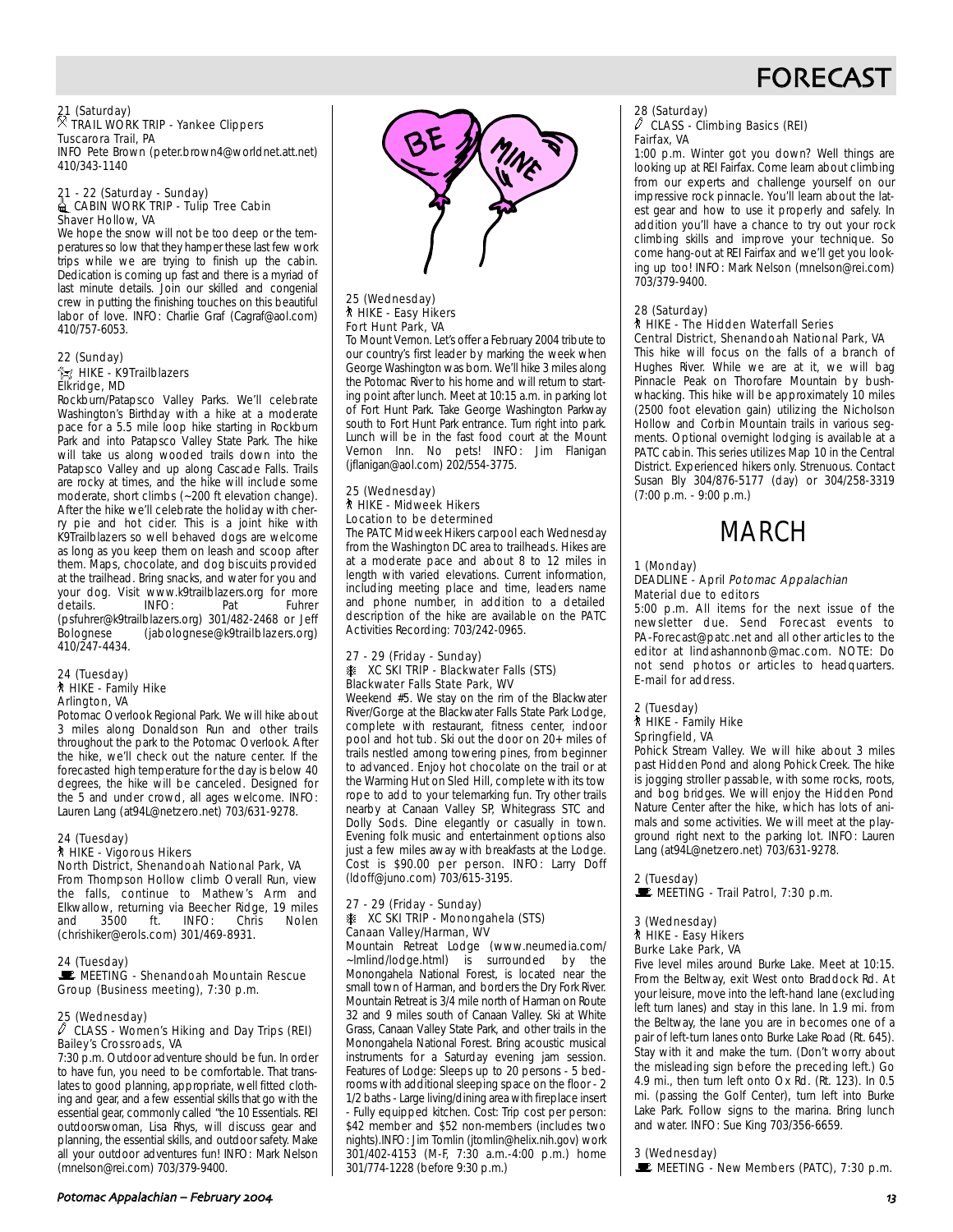## FORECAST

#### 4 - 7 (Thursday - Sunday) **A XC SKI TRIP - Tug Hill Region (STS)** Pulaski, NY

Mini-Week #4 Join a dozen XC skiers and enjoy the expected heavy lake-effect snowfall prevalent in this area. We will stay at the 1880 Lodge in Pulaski (close to Lake Ontario). Options include favorite trails at Winona St. Forest, Barnes Corner, Salmon Hills & Osceola STCs. Estimated cost is \$140/person for 3-nights which includes semi-private lodging plus continental breakfasts. INFO: Bozena Sarnecka-Crouch (bsar@loc.gov) 202/707-9851.

### 6 (Saturday) . TRAIL WORK TRIP - Yankee Clippers Appalachian Trail, PA

Meet at US 30 and PA 233 intersection, in the parking lot of Caledonia State Park. Departure 9:00 a.m. sharp. INFO: Pete Brown (peter.brown4@ worldnet.att.net) 410/343-1140.

#### 6 - 7 (Saturday - Sunday) **△ CABIN WORK TRIP – Tulip Tree Cabin** Shaver Hollow, VA

The March weather may be sunny and warm or we could be having a blizzard but the trip will go on as long as the roads are passable. If there is no snow on the ground we may be clearing and raking the yard around the house and planting grass seed. If the ground is covered with snow we may work inside. INFO: Charlie Graf (cagraf@aol.com) 410/757-6053.

## 6 - 7 (Saturday - Sunday) a CLASS - Navigation (REI) Bailey's Crossroads, VA

Saturday 10:30 a.m.-6:00 p.m. Sunday 8:30 a.m. - 4:30 p.m. This comprehensive two-day course teaches all skills necessary to use map and compass in an integrated land navigation system. The first day is spent in intensive classroom exercises concentrating on topographic map reading and interpretation, position plotting, compass fundamentals, declination and azimuth. The second day is spent in Prince William Forest Park, primarily off-trail, engaging in practical navigation exercises of increasing complexity. The course fee is \$85 and includes workbook text, course materials, compass, map, grid reader, and lunch on Saturday. INFO: Mark Nelson (mnelson@rei.com) 703/379-9400.

### 6 - 7 (Saturday - Sunday) a CLASS - Wilderness First Aid (WSC) Alexandria, VA

A program of the Wilderness Safety Council, this eighteen-hour class includes classroom study, hands-on practice, and results in a two-year certification. The cost is \$160. Registration is limited to 25 people. INFO/Registration: Christopher Tate 703/836-8905.

### 6 7 (Saturday - Sunday)<br>
SPECIAL EVENT - Snow Camping Canaan Valley, WV

We will set up our snow camp in the Dolly Sods Wilderness area. INFO: Gus Anderson (gusanderson@aol.com) 703/903-9736.

### 9 (Tuesday) ` HIKE - Family Hike Great Falls, VA

Riverbend Park. Come join us for a 2.5 mile kidfriendly circuit hike. We will start behind the Visitor's Center, hike up to the nature center where we will pick up the Paw Paw Passage Trail. We will pass a pond and continue down to the Potomac River

where we will hike along the Potomac Heritage Trail back to the Visitor's Center. After the hike we will check out the animals and activities inside the visitor's center. Designed for the 5-and-under crowd, all ages welcome. INFO: Lauren Lang (at94L@ netzero.net) 703/631-9278.

#### 10 (Wednesday) ` HIKE - Easy Hikers Blockhouse Point, VA

We will do a circuit hike of about 4 miles; we should have good views with the leaves down. Bring lunch and water. Meet at 10:15 a.m. at the River Road parking lot ~2 miles beyond Pennyfield Lock on the left. INFO: Carol Niedzialek (niedze@erols.com) 301/949-9729.

9 (Tuesday)  $\mathbf{\mathbf{\mathbf{\mathbb{E}}}}$  MEETING - PATC Council, 7:00 p.m.

#### 10 (Wednesday)  $\blacksquare$  MEETING - Mountaineering Section, 8:00 p.m.

### 13 (Saturday) ` HIKE - Strenuous

Central District , Shenandoah National Park, VA The Hidden Waterfalls of Shenandoah National Park Series. Hike 5. Spring is just around the corner! Join us as we ascend the East Branch of Naked Creek in Falls Hollow. We'll lunch at Huckleberry Cliff and return to our starting point. This hike is approximately 6-8 miles with a 1000 foot elevation gain/loss. This series utilizes Map 10 in the Central District. Experienced hikers only. Strenuous. INFO: Susan Bly (sbly@shepherd.edu) 304/876-5177 (day) or 304/258-3319 (7:00 p.m.-9:00 p.m.)

## 13 (Saturday)<br>*<del>寻</del> SPECIAL EVENT - Geology Field Day* Shaver Hollow, VA

Our second season of educational programs at Darwin and Eileen Lambert's property is initiated with a geological presentation by Tim Rose, mineralogist for the Smithsonian Institution. Tim has taught local geology for the USDA Graduate Program for many years and is intimately familiar with the region's geology. Participants will receive a twohour program on the geology of eastern North America, followed by an afternoon hike into the Park to identify some of the common rock formations of this area. INFO: Bob Pickett 301/681-1511.

## 13 - 14 (Saturday - Sunday) . TRAIL WORK TRIP - Cadillac Crew Appalachian Trail, VA

Between I-66 and Rte. 50. Join the Crew as we begin work on the Ovoka Farms AT relocation project. The relocation, on recently purchased by the ATPO, will provide open areas and views to the east. Overnight at Rindt's house in Front Royal or at project site depending on weather conditions.<br>INFO: Trudy Thompson (going2home2@ INFO: Trudy Thompson (going2home2@ yahoo.com) 703/938-3973 or Jon Rindt (jkrindt@shentel.net) 540/635-6351.



#### 13 - 16 (Saturday - Tuesday)  $\&$  XC SKI TRIP - - Ski (STS) Adirondack Mountains, NY

Near Lake Placid in upstate NY, stay for half a week at the Adirondack Loj set five miles south of Lake Placid in the foothills of the High Peaks area of the Adirondacks. Historic Adirondack Loj sits on the shores of Heart Lake, nestled close to the summit of Mt. Jo and on the doorstep of the High Peaks Wilderness Area. The Loj property is a great place to ski, snowshoe, and climb right-out-the-door, or just relax by the stone fireplace. Ski trails available for all XC ski abilities. Olympic-class groomed trails at Mt. Van Hovenburg to backcountry descents of Mt. Marcy and Avalanche Pass are within your grasp. There is great hiking and resort skiing (Whiteface Mt.) if natural snow is bad. Price for four nights will be \$136/person which includes lodging and breakfasts. Convenient trail lunches and dinners are available at the Loj. INFO: Dave Battista (shasta1@nauticom.net) 724/443-1174.

#### 14 (Sunday) ` HIKE - Civil War History Harpers Ferry, WV

Up Maryland Heights, and to Loudoun Heights, all in one day. This moderate circuit of approximately 11 miles will include spectacular views as well as Civil War history. From Harper's Ferry, we'll follow the A.T., past Jefferson Rock, and across the Shenandoah River, then climb up to Split Rock using the Loudon Heights Trail. Then, after crossing over the Potomac, we'll hike down the C&O towpath to the Maryland Heights trail, and climb up for more views and history, followed by a descent back into town. PATC map #7. INFO: Vince Ferrari (ferrari3@ix.netcom.com) 301/249-2210.

#### 16 (Tuesday) ` HIKE - Family Hike Centreville, VA

Bull Run Occoquan Trail at Route 28. Follow the blue blazes on this kid-paced hike along the scenic Bull Run. We will hike about 2-3 miles on this out and back hike. This trail is a little rugged in places, with a few short, but steep ups and downs. INFO: Lauren Lang (at94L@netzero.net) 703/631-9278.

#### 17 (Wednesday) ` HIKE - Easy Hikers Capitol Mall-Tidal Basin, DC

Wear some green to celebrate St. Patrick's Day in Washington. Meet at 10:15 a.m. at the Mall Exit of the Metro Smithsonian Station for the start of a 4.5 mile hike. Proceeding through the Enid Haupt Garden next to the Smithsonian Castle, we will climb up the L'Enfant Plaza Promenade and go down Banneker Hill to the Southwest Waterfront and Fish Market. After circling the Tidal Basin passing by the Jefferson Memorial, we will return to the Capitol Mall and proceed to the U.S. Capitol and Union Station. Lunch in the food court at Union Station. After lunch the group will disperse from the Union Station Metro. INFO: Jim Flanigan (jflanigan@aol.com) 202/554-3775.

#### 18 (Thursday) ` HIKE - In-Between Hikers Key Chain Circuit, Arlington, VA

The In-Between Hikers will hike up the Potomac Heritage Trail to Chain Bridge, across the bridge, down the C&O canal towpath, and across Key Bridge to the departure point. About 9 miles. Some rocky sections and a few minor stream crossings. Stretches will be muddy if weather has been wet. At the end there will be an optional foray into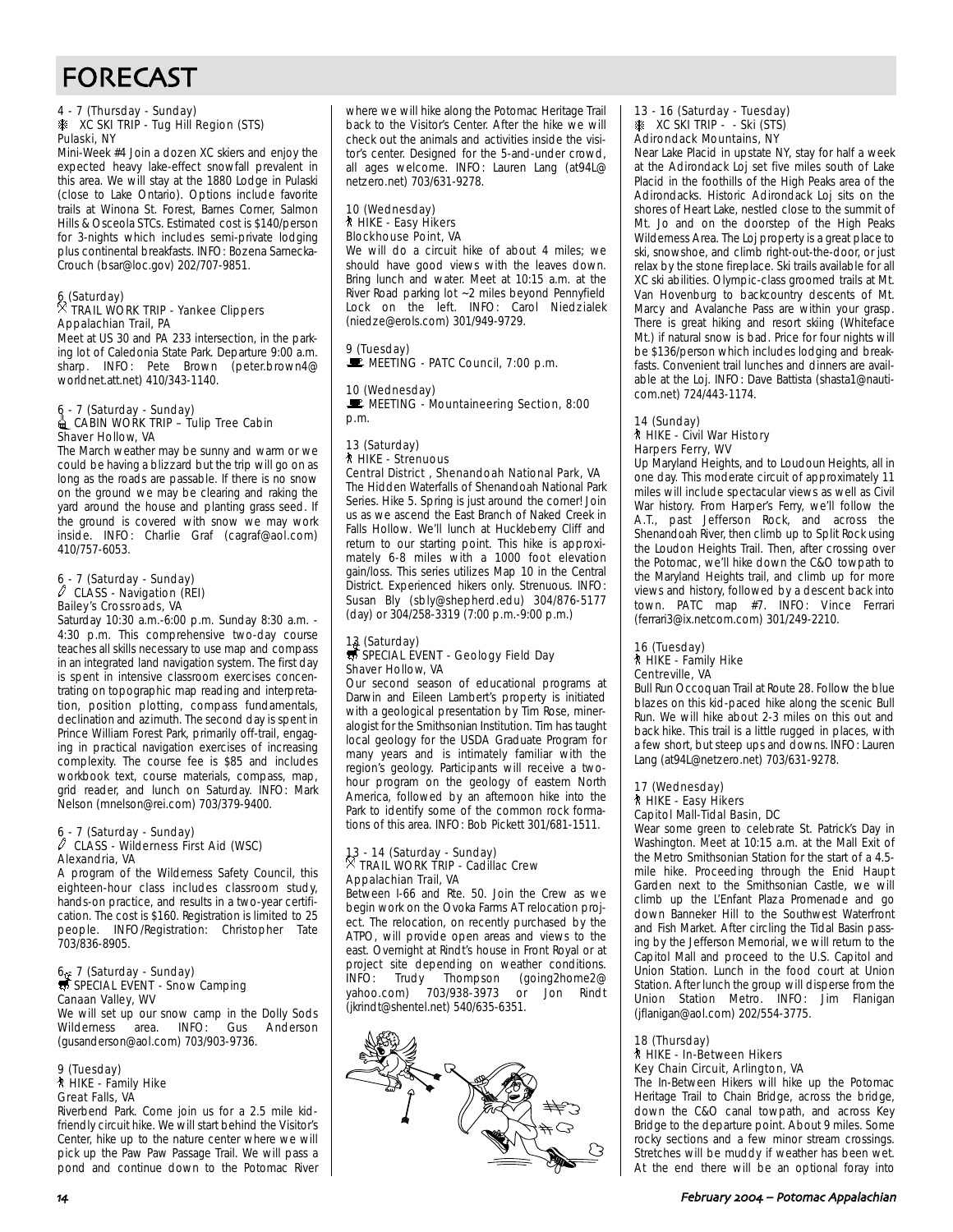Georgetown to see if the St. Patrick's Day revelers left any beverages behind. Meet at 10:00 a.m. on the Theodore Roosevelt Island parking lot, immediately off the northbound George Washington Parkway just north of the Theodore Roosevelt bridge (there is no access from the parkway southbound). Bring lunch and water. Joint hike with Sierra<br>Club MWROP. INFO: Gary Abrecht Club MWROP. INFO: Gary Abrecht (GAbrecht@AOL.com) 202/546-6089.

#### 20 (Saturday) ` HIKE - Natural History

### Central District, Shenandoah National Park, VA

Bob Pickett takes us into the Hazel Mountain area to do some hiking both on and off trail. We'll hike about six miles and do a little bushwhacking in search of several home sites just off White Rocks trail. As always, we'll talk a little geology, animals, plants, and Park history. INFO: Bob Pickett 301/681-1511.

#### 20 (Saturday) ` HIKE - Waterfall

#### South District, Shenandoah National Park, VA

The tenth hike of the Waterfall and Wild Flower Series will be a 15-mile circuit with a total elevation gain of 3200 feet to the falls on the Jones and Doyle Rivers. No bush whacking. PATC Map 11. INFO: Jack Thorsen, (thorsen4@Juno.com) 703/339-6716 or William Needham (Needham82@aol.com) 410/884-9127.

### 20 (Saturday) . TRAIL WORK TRIP - Stonewall Brigade Great North Mountain, VA/WV

Meet at the Wolf Gap Recreation Area campground parking lot (PATC Map F coordinates E19) at 9:00 am. This trip is subject to prevailing or forecast weather. Check with Hop Long before going to the meeting site. Hop Long (the FSLongs@comcast.net)<br>301/942-6177 or lim Tomlin 301/942-6177 or Jim (jtomlin@helix.nih.gov).

## 20 (Saturday) . TRAIL WORK TRIP - Yankee Clippers

**Tuscarora Trail, PA**<br>INFO: Pete Brown (peter.brown4@ worldnet.att.net) 410/343-1140.

#### 20 - 21 (Saturday - Sunday)  $\triangle$  CABIN WORK TRIP – Tulip Tree Cabin Shaver Hollow, VA

The ground should be clear of snow by now and the weather warming a little. Only a few more work trips to finish and dedicate this beautiful cabin. We may still be building bunks and cabinets or even installing some trim. There is a lot of landscaping work left too. Who knows! We may be working on a solar heated shower. INFO: Charlie Graf (cagraf@aol.com) 410/757-6053.

#### 23 (Tuesday) ` HIKE - Family Hike Potomac, MD

Burma Road and the C & O Canal Towpath. Come on out for a 3-4 mile kid-friendly hike along Burma Road and the C & O Canal Towpath. The trail is mostly jogging-stroller friendly except a set of stairs and one very rocky section on the towpath. We'll meet at 10:00 a.m. in the Cropley parking lot. Take 495 to the Clara Barton Parkway West. Turn left onto MacArthur Boulevard and follow it west to the Cropley parking area on the left, across the street from the Old Angler's Inn. INFO: Jennifer Chambers (jpckjkkc1@starpower.net) 301/588-1716.

## FORECAST



### 27 - 28 (Saturday - Sunday)<br>X TRAIL WORK THE C . TRAIL WORK TRIP - Cadillac Crew Potomac Heritage Trail, DC

Inside Beltway. A wet year has caused erosion and chronic wet areas on the PHT. The Crew will be working with DM Bruce Glendening to improve tread conditions on this popular trail on the south bank of the Potomac River. Overnight arrangements are TBD. INFO: Trudy Thompson (going2home2@yahoo.com) 703/938-3973 or Jon Rindt (jkrindt@shentel.net) 540/635-6351.

#### 29, April 3-4 (Monday, Saturday – Sunday)  $\overline{\mathcal{O}}$  CLASS – Leave No Trace PATC Headquarters and SNP, VA

This fun Leave No Trace (LNT) Trainers Course will be held in two parts. The classroom instruction (introduction and planning) will be held Monday evening 7:15- 9:45 p.m. The field experience will be a backpacking trip in the SNP. Instructors will be LNT Masters from Trail Patrol. The goal will be to enhance LNT skills and ethics and to gain confidence in teaching LNT to others. Pre-registration required, space is limited. Fee: \$30. See ad on page 19. INFO: Anniell Miller at amill1@yahoo.com or call 703/250-8113 (before 11p.m.)

#### 30 (Tuesday) ` HIKE - Family Hike Oakton, VA

Meadowlark Gardens Regional Park. Come enjoy the Spring weather at this beautiful park. We'll hike about 3 miles on stroller-friendly trails. There is a fun spiral trail to the top of a small hill and several gazebos and fountains. We will have lunch under their picnic trellis just outside the park. INFO: Lauren Lang (at94L@netzero.net) 703/631-9278.

#### 30 (Tuesday) MEETING - Shenandoah Mountain Rescue Group (Business meeting), 7:30 p.m.

#### 31 (Wednesday) ` HIKE - Easy Hikers Germantown, MD

10:15 a.m. Schaeffer Farm. Directions: 270 N to Clopper Rd. W (aka RT 117) Go past the intersection with RT 118. Next left on Schaeffer Rd. Go about 2.5 miles, going straight through the circle, to a left at the sharp right bend in Schaeffer Rd. Signs for Grey Rock Ranch and Organic Composting mark the entrance. Take the left fork of the driveway which leads to the trail (and trailer) parking area. Description: A rolling woodland hike of about 4 miles. Bring a light snack, such as a banana. We will have lunch after the hike at the King China Buffet. Leader: Margaret Chapman (home) 301/977-8988 M, Tu. and Th. 301/869-9291. ❏



*Hiker's Notebook* **Common Name:** Stinging Nettle (possibly deriving from Noedl, meaning needle).

**Scientific Name:** Urtica dioica (meaning "two houses" possibly because male and female flowers are carried on separate plants).

The Stinging Nettle is perhaps the most easily identified plant that is frequently encountered along the trail. Unfortunately, this is generally after having brushed against one and felt a burning sensation on the skin. Very common in moist areas, particularly alongside streams in mid-summer.

**Potpourri:** The stinging hairs are hollow, tipped with a sharp-pointed terminal cell that readily penetrates the skin. The brittle tip breaks off in the skin and releases an irritating liquid. The operation is very similar to that of the hypodermic needle. The burning sensation usually goes away in less than an hour, but an itch may persist for hours or even days. Related stinging species such as the Urtica holosericea in the western United States reportedly have a sting powerful enough to kill a horse.

The leaves of the nettle can be boiled and eaten like spinach. The stinging liquid is not poisonous and the boiling makes the hairs too soft to penetrate the skin.

It was long thought that the main constituent of the sting was formic acid, the same chemical employed by ants. It has recently been shown that the main chemicals are histamine, acetylcholine, and serotonin with some formic acid. ❏

—William Needham Visit the Hiker's Notebook Web site at: mwrop.org/W\_Needham/h\_notebook.html.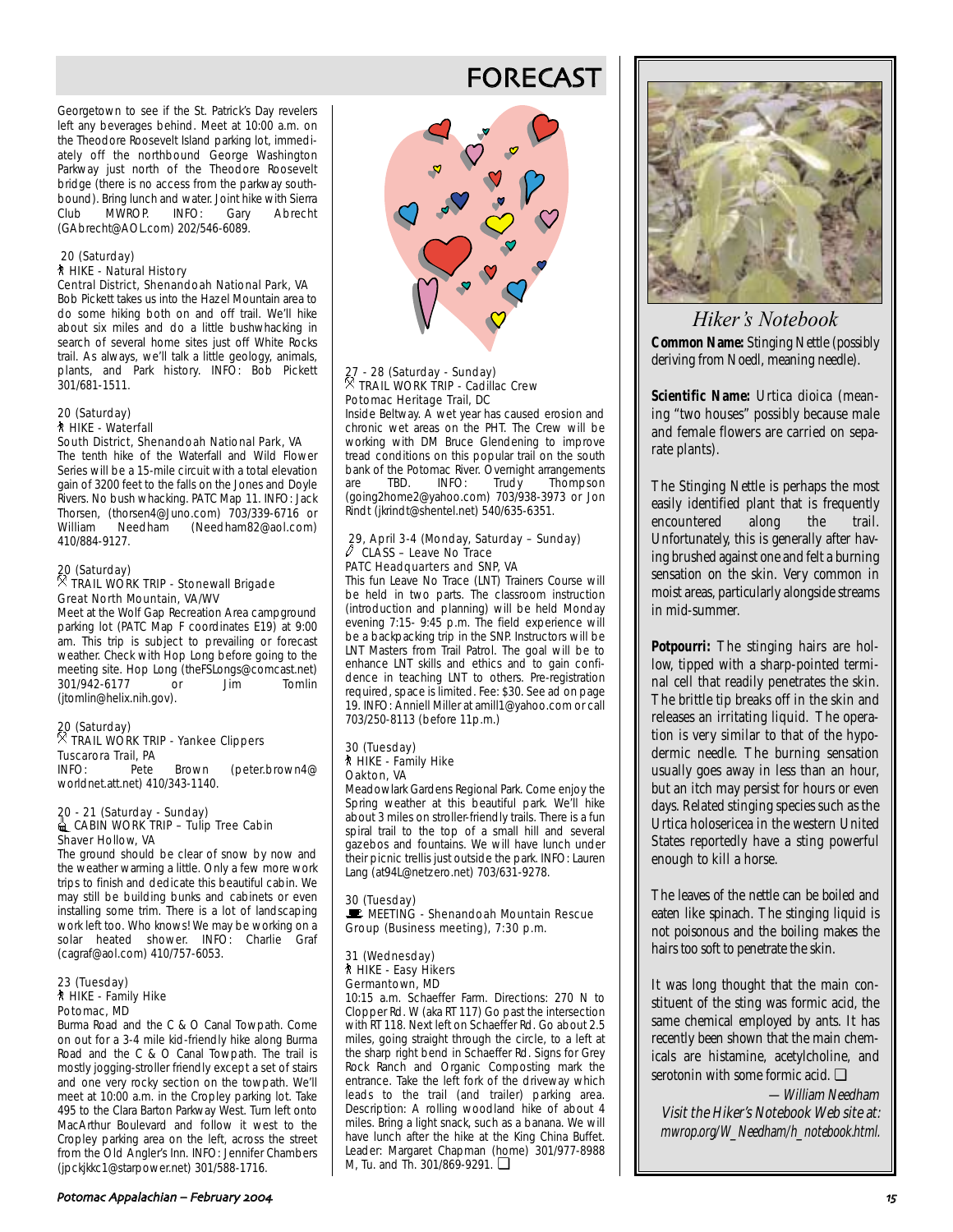## Bob Pickett's Appalachian Nature: Winter-Only Delights in the Wood

### **The Winter Landscape and What to Look For**

**Each season has its own opportunities that**<br>can make a hike special. For some, winter's benefits are composed of what it doesn't offer. It doesn't have mosquitoes or poison ivy, venomous snakes or high humidity. Nor does it have nettles or bees! Certainly, all good arguments. Perhaps the best element that winter doesn't offer is the concealing green wall of summer (although it's becoming all too common to be able to peek under the curtain, thanks to the serious eating habits of our ungulate friends).

The Shenandoah National Park is the place to be in winter. It's great fun to be able to see the stone walls and foundations of the former mountain residents. I recommend getting Carolyn and Jack Reeders' trilogy of books about the park published by PATC. The third book, "Shenandoah Secrets," will take you along the trails and tell you wonderful stories about the people who lived in the homes that you'll be passing. Len Wheat has prepared a self-guided tour of 18 cabins of the community of Old Rag, or Weakley Hollow, also published by PATC. While the October fire of 2000 has destroyed some of the chestnut logs, it's still a fun way to spend a winter day. In addition, Len has an appendix listing 28 cabin sites within the park that still had standing walls as of about 1990. Get 'em and go explore.

### **Tracking for Fun**

For me, the highlight of the winter season is identifying animal tracks in the snow. Get a field guide for tracks, such as the "Peterson Field Guide to Animal Tracks," and find out who's active. Even though deer, squirrels, and deer mice are most common, bobcat, fox, and coyote are not uncommon. And, yes, you can see bear tracks every month of the year – some arousing for a short stroll and others remaining active all winter.

One highlight I have yet to experience can only be had in January and early February, and it happens only late at night. This means you have to rent one of the PATC cabins or camp on your own in the park. If you're very lucky, one night you'll hear what sounds like the screaming wails of a demented woman off in the woods. Consider yourself blessed if you hear this mating call of the male bobcat. They say you will not mistake this sound for anything else in the natural world.

### **Yes, There are Insects**

Other winter opportunities? Well, notice earlier I said no mosquitoes. I didn't say no insects. In fact, a not-too-uncommon winter sight on snow is the congregation of thousands of black dots, known as snow fleas. These springtail insects tend to appear on snow near the base of trees, where the reflected sun has melted the snow to the ground, allowing these primitive insects to emerge. They have earned the common name of snow fleas due to the two appendages they have on their last body segment, which enable them to spring a distance of several inches.

Speaking of insects, when you lunch by the creek and find half-inch, slender-winged insects walking about on the rocks and your clothing, you have found one of several species of stone flies that wait until midwinter to metamorphose from aquatic nymphs to terrestrial flying adults. At least they don't have many predators out to disturb their courtship. After mating, the female deposits her eggs in the water, at which point the life cycle is complete for both the adult male and female.

### **To Flock or Not to Flock**

Finally, wintertime is a good time to take up bird-watching. First, you don't have the hundreds of summer possibilities to deal with, and, second, as mentioned before, NO LEAVES! You may not find any birds for an hour or more, and then a flurry of bird activity is upon you, with numerous species flying through the forest in mixed flocks. Take advantage of the opportunity; they may pass through in a matter of minutes, leaving you alone again.

Birds tend to flock in winter. The logic suggests that more eyes means more food sources found and more eyes to detect danger (thus, less wasted time looking for predators). Summer flocking doesn't work due to the territorial needs of birds. Interestingly, woodland flocking is more common with insectivores than with seed eaters. As seeds come in so many different forms, so do the forms of bird bills and, thus, seed preferences for each species. Therefore, it's not reasonable to expect that searching for communal food sources for such diverse needs will work.

Two exceptions are noted. First, intraspecific flocks (all one species), such as juncos, robins, and cedar waxwings, can be found looking for

their common food source. Juncos are commonly found in four or five favorite foraging sites, usually no more than 200 to 300 yards apart. Incidentally, if you see a flock of waxwings, notice the color of the tip of the tail. Historically, the tip is a bright yellow, but, as the result of the introduced Asian shrub honeysuckles to the waxwing's diet, some of the tips are orange! Second, seedeaters do tend to flock in field habitats, where a greater abundance of species and quantities of seeds can be found. Field-flocking seed eaters (not an obscenity or rock band) will tend to be more sedentary, thus, more amenable to birding.

### **Insectivores Enjoy Togetherness**

Flocking does work for the insectivores, like the interspecific flocks of Carolina chickadees, tufted titmice, white-breasted nuthatches, golden-crowned kinglets, and – maybe – a couple of brown creepers and downy woodpeckers. The reason it works is that while insectivores have just as many varied bills and specialized feeding habits as the seed eaters, unlike the seed eaters they can find all their needs in one site. You can notice how the chickadees tend to feed on the outer branches, often high in the tree, while the titmouse tends to search the thicker inner branches or on the ground. Kinglets are very active and tend to hover around branches, snatching insects as they explore the outermost branches. Interestingly, the brown creeper and the nuthatch are both found on the tree trunk. But, while the brown creeper is always found spiraling from the bottom and traveling up, the nuthatch will start high in the tree and travel down the trunk, so that each tends to find eggs and larva that the other would miss.

When you find these winter bird flocks, try to notice who is leading the procession. Studies can be found supporting either chickadees or titmice. Both tend to be loud and vociferous. Expect to find from four to six of both species, including the mated couple in whose breeding grounds you now find yourself, along with their offspring and perhaps a few other locals. ❏

*—Bob Pickett*

Bob Pickett was recently named PATC's Volunteer of the Year. Stay tuned for more thorough coverage of this honor in the next *PA*.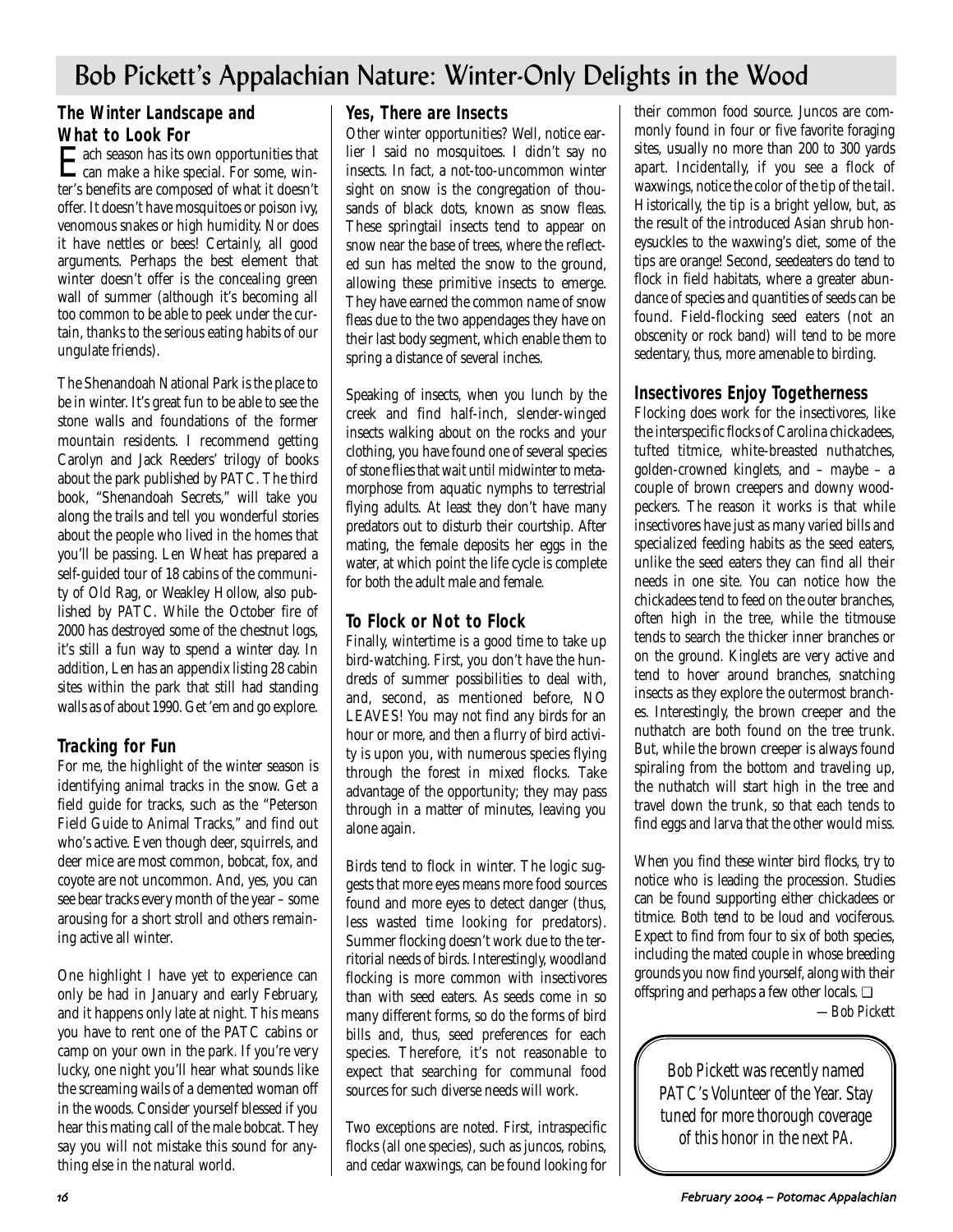### **NEW NOTICES**

**REQUEST FOR VOLUNTEERS:** Trail Crew Maintenance, DC-Based. Want some trail maintenance experience and exercise, but still sleep in your own bed? Is Shenandoah National Park just too far a drive? I've got all these problems and will try to fill a need by building a local-based trail crew. The Potomac River Trail Crew will work one day a month, mostly just 9 a.m. to 1 p.m. The crew would begin its focus on the Potomac Heritage Trail on the VA side of the river, but the crew could also help in Rock Creek and Great Falls; both MD and VA sides. Any takers? INFO: Bruce Glendening (bglendening@yahoo.com) 703/532-9093 (night).

FORD 250 SUPERVAN Custom Conversion Camper for sale. Features captains chairs forward and a fullsized double bed longitudinally at the back with superb storage beneath and each side. Forward of the bed on the driver's side is a 28 inch, 3 drawer kitchen unit with countertop suitable for cooking and ahead of that a vinyl bucket seat behind the driver. There is room on the right side for a portable refrigerator or second bucket seat also included. All its 115,000 miles have been on long-distance trips. 5.8 liter V-8 engine with 4 speed/overdrive gives 16 mpg on the highway and has ample power for mountain travel. Want to sell because my wife's handicap and I want to get a passenger vehicle for shuttling hikers. Available for trial use before April in VA. References offered. If interested, contact Dave and Julia Appel (jsappel@netnet.net) or 715/253-2687.

### **LOST AND FOUND**

FOUND - LEKI WALKING STICK - November 11, 2003 at intersection of U.S. 17 and VA 688, near Meadows State Richard Stromberg (arbiess@rmaonline.net) 540/631-0212.

FOUND ON NOVEMBER 14-15 worktrip at Hermitage Cabin: Large jacket, T-shirt, and ditty bag. Contact Bob Oliver, 301/474-6548.

### **HIKING PARTNERS**

**HIKER WANTED** for May 2004 day-hike in the Grand Canyon - from North Rim to South Rim. I have hiked solo in the Canyon for several years including day hikes from South Rim to Phantom Ranch and back. If interested, I can provide more info. Please contact Rama at 301/365-7326.

### **EQUIPMENT NEEDED**

LAWNMOWER NEEDED. Conley cabin's old mower has cut its last swath. If you have a reliable gas powered lawn mower, with a frame no wider than 24 inches, that is excess to your needs that you would be willling to donate to PATC, please contact Hugh Robinson, 703/525-8726.

### **FOR SALE**

**SLEEPING BAGS, Mummy Style, Army surplus,** Khaki color, 40 percent down, 60 percent feathers. 6 pounds. Excellent for very cold weather camping. Can be nested one inside another for extremely cold weather. \$40 each. Carl Quitmeyer, 703/978-4840.

### **HELP WANTED**

**C&O CANAL NATIONAL HISTORICAL PARK** is seeking volunteers for the Williamsport Visitor Center. This is an opportunity to share your knowledge and enthusiasm for trails and the towpath, and to meet and greet visitors to the towpath. The positions involve staffing the visitor center and bookstore, and can include informal interpreta-

# **NOTICES**

### VOLUNTEER OPPORTUNITIES

SALES COMMITTEE VACANCY: A person with experience in Sales and Marketing is sought to serve as chairman of the Sales Committee that oversees the pricing of products and services including maps, publications, resale items, and cabin rentals, and, in collaboration with other appropriate committees, recommends cost-effective changes in procedures. Interested people should send a resume to Wilson Riley, Director of Administration, at wriley@patc.net or fax it to 703/242-0968.

FURNITURE UPHOLSTERER NEEDED: Looking for an individual who can reupholster the settee and four chairs that belonged to Katherine Fulkerson (PATC's General Secretary in the 1930's and donor of Highacre). The furniture pieces are a wonderful addition to the setting of Highacre, but are in major disrepair. If interested, call Pat Fankhauser 703/242-0693, Ext. 17 or email pfankhauser@patc.net.

DAYTIME AND EVENING CABIN RESERVATIONISTS NEEDED: Openings are available to any individual who can give attention to detail, work independently, and work under pressure some seasons of the year. Daytime volunteers are needed on Thursday afternoon between 12 noon and 2 p.m. Evening volunteers are needed to take one or two nights per month. We Need You Now! Call Pat Fankhauser for interview at 703/242-0693 or e-mail, pfankhauser@patc.net.

WE NEED SOMEONE TO HELP POUR PAINT for trails and corridor workers. Contact Heidi Forrest (hforrest@patc.net) 703/242-0315 x12.

DO YOU HAVE A KNACK FOR HANGING TOOLS? We could use your help in the HQ Tool Room. Contact Liles Creighton (lcrei@aol.com) 410/573-0067.

## NOT INTERESTED IN WORKING IN THE GREAT OUTDOORS?

It takes a lot more than trail workers to keep the club going! INFO: Wilson Riley, Wriley@patc.net or 703/242-0693, ext.11.

SALES OFFICE NEEDS VOLUNTEERS please contact the Sales Coordinator, Maureen Estes, by either calling headquarters at 703/242-0693, ext. 19, or by e-mail at mestes@ patc.net.

NEEDED: PEOPLE to help plan and conduct our club events. If you are willing, please contact Susan Nelson, Supervisor of Membership (snelson@patc.net) 703/243-7867, or Pat Fankhauser at Club headquarters - 703/242- 0693, Ext. 17, pfankhauser@patc.net.

tion. We are looking for people who can volunteer as part of a regular schedule, even if it is only for half a day a week. INFO: Gloria Updyke (Gloria\_Updyke@nps.gov) 301/582-0813.

CALLING ALL LAWYERS, ACCOUNTANTS AND TAX ATTORNEYS. Want to give something of value to the Club, but don't want to swing a Pulaski? Virginia has enacted a new law that permits donors of conservation easements to sell the tax credit and reap a substantial cash infusion. PATC owns property in Virginia that would be eligible for such a rebate. The Club needs you to help write the proposals that would help the Club save thousands of dollars. Contact: Phil Paschall (bettycox@ erols.com), 540/882-3027. But hurry – before the state changes its mind.

#### **DONATIONS WANTED** LAPTOP AND COMPUTER PROJECTOR NEEDED:

PATC HQ needs a laptop computer and computer projector for presentations at conferences, meetings, and community gatherings. Projection at 1024 X 768 desired. If you work for a corporation which might make such a donation, contact Wilson Riley (wriley@patc.net).

### **CONSERVATION OPPORTUNITIES**

DO YOU WANT TO BE A LANDOWNER along the AT? And have a home in the woods! Are you in a position to become a Conservation Buyer through the Appalachian Trail Conference Land Trust? Our program matches conservation buyers – people like you – with people who are selling land along the AT. You locate your home or cabin out of sight from the Trail. All we ask is that you donate a conservation easement on the rest of the property. A conservation easement "runs with the land;" that is, no present or future owner can develop it! AND, because an easement is an irrevocable gift of a property right, you get a nice income tax deduction equal to the value of the easement. Contact Bob Williams, Director of Land Trust Programs, at bwilliams@appalachiantrail.org, or at 304/535-6331, or write to P.O. Box 807, Harpers Ferry, WV 25425.

### **TRAIL OVERSEER OPPORTUNITIES**

PATC OVERSEERS GET DISCOUNTS from the following merchants who support our volunteer programs: Blue Ridge Mountain Sports (Charlottesville, Tidewater) – 20%, Hudson Trail Outfitters (Metro DC) – 15%, The Trail House (Frederick, Md.) – 15%, Casual Adventures (Arlington, Va.) – 10%, Campmor (mail order via PATC HQ) – 10%, and Weasel Creek Outfitters in Front Royal – 10%. Check the back page of the PA for the latest trail, cabin, and shelter Overseer opportunities. All PATC members receive a 10% discount from Blue Ridge Mountain Sports. Be sure to have your membership ID or overseer ID ready when you shop.

Notices are published free of charge for PATC members only. PATC cannot vouch for any of the advertised items. No commercial advertisement or personal notices unrelated to hiking will be accepted. Deadline for inclusion is the first day of the month preceding issuance of the newsletter. Notices will be run for 3 months, at the discretion of the editor, unless we are otherwise advised. ❏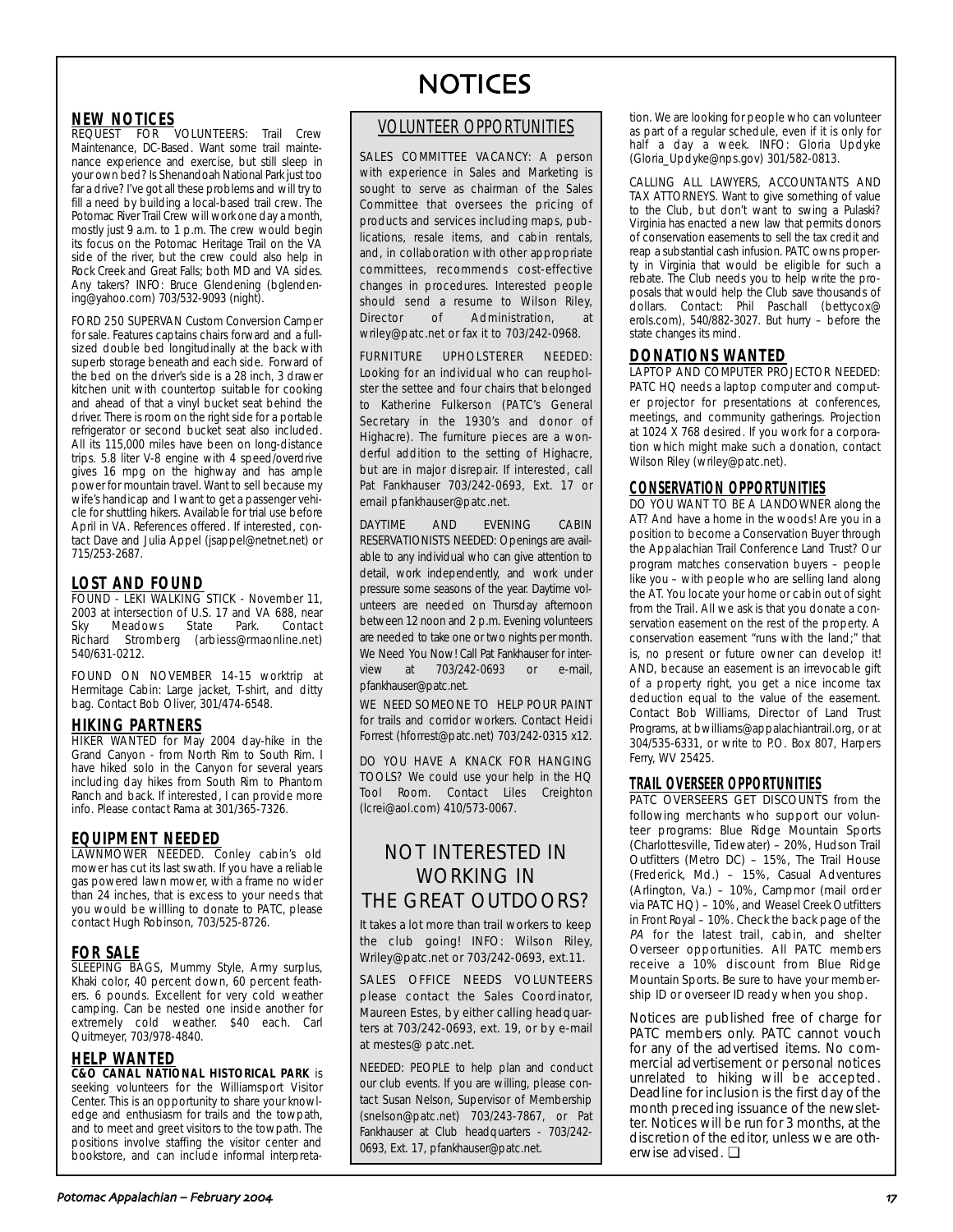# TRAILHEAD

Trail maintenance typically slows down in December as weather, hunters, and holiday activities take priority. Actually December was a welcome break after having to deal with blowdowns from hurricane Isabel and other recent wind events. A few isolated trails remain to be cleared, but the vast majority have been cleared. Don't expect the trails to look the same, as the evidence from the storm is quite visible trailside. An open canopy where there was none before, a large rootball where a tree once stood, piles of debris obscuring views through the woods, and a trail reroute around a blowdown too big or dangerous to remove are changes you can expect to encounter.

### **Outfitter Calls it Quits**

Trailhead notes with sadness the closing of two local outfitters in early October of last year. These were Dave Nugent's Potomac Outdoors Ltd. (POL) in Cabin John, Md., and Lila Johns' Appalachian Outfitters (AO) in Oakton, Va. The record or near-record amount of rainfall in the PATC region during 2003 did not help the outdoor industry in general.

POL had been in business for about five years. AO was started in 1969 by USAF Col. (ret.) Dan Couch of Middletown, Va. At first it was a home-based effort to equip Boy Scouts for Appalachian adventures, but it soon moved into the old (1897) Oakton schoolhouse complex and began dealing with the general public. The Couch family operated the business for many years and still owns the real estate.

Much of AO's inventory was sold to Weasel Creek Outfitters of Front Royal. A flea market sale of the remainder scheduled for the first weekend in December was postponed due to a reported bankruptcy filing.

To add injury to insult, a large oak tree behind the AO building came crashing down during a post-Isabel wind event, wrecking the solar panels on the roof. Anyone interested in the future of the old schoolhouse property should contact George Lehnigk of Options for Oakton at OfO@cox.net.

PATC does not endorse any specific outfitter. Like other retailers, they compete on the basis of price, selection, customer service, location, and intangibles and are subject to such hazards as the slow economy and unfavorable weather. The Mom and Pop stores are still out there, along with the regional and national chains that are trending toward big box stores and upscale malls.

However, our local outfitters have been among our most generous corporate sponsors, and many offer discounts to PATC overseers (look under Notices). Many of their employees are also PATC members. The legendary Ed Garvey, for example, worked for a while at AO. In conclusion, all we can say is, "Support your local outfitter!"

### **Potomac Heritage Bridge Building**

As a mild mid-December day broke on the Potomac River, overseers Alex Sanders and Ken Williams, with helpers, entertained passing crew shells by placing a 12-foot bridge over a drainage ditch whose gap has grown wider due to this past year's record rains.

The constant rains submerged sections of the Potomac Heritage Trail, and runoff from surrounding cliffs cut numerous ditches across the trail. As the river finally subsides this winter, crews are assessing the damage and trying to cure some safety hazards along its path. One such hazard was a simple drainage ditch whose crossing turned from a quick hop to a three-foot-deep crevice. Two two-by-12-inch planks easily spanned the gap supported by two-foot sections of a two-by-six board. Although close to the Potomac, we hope it is above the flood line and can add a measure of safety to the hikers of the PHT.

## **Buddy is Back**

Lloyd Parriott is currently spinning his wheels on his old friend, Buddy the beaver. In a problem area east of Linden, just west of where the AT crosses Rte. 55, Buddy is taking down a couple of trees that are real close to the road and at least one of them will land on the road. The branches of one are entwined with the phone line and may be big enough to take the line down as well. So far Lloyd has established that the line belongs to Sprint but they can't do anything till the line is down and then they will fix it. Seems that the responsibility for the trees lies with the property owner, for whom ATC (and PATC) is the agent. Sprint won't do anything preventive. Stay tuned for a resolution, whatever it will be.

### **Working the Ridge**

Still clearing after Isabel, PATC's Rick Rhoades and Ed Brimberg and USFS's Wade Bushong spent a long day working north of Edinburg Gap on Massanutten Mountain. At least they were afforded some great views during the process. See photo on page 19 of Rick and Wade taking a break.

## **Volunteers Get Corporate Contribution**

Many thanks to Michael Wilson for working with his employer, ExxonMobil Corp., to provide funds to PATC. Michael is the brother of Patrick Wilson, the overseer of the upper half of the Buck Hollow Trail. Many hikers have commented on the steadily improving tread on Buck Hollow. Patrick, along with his brother Michael (and, occasionally, some of his students from Hampden-Sydney College) have installed stone steps, rebuilt waterbars and other erosion devices, and improved cribbing. Michael worked with ExxonMobil to arrange contributions from its Volunteer Involvement Program, based on the volunteer hours that the Wilson brothers contribute on Buck Hollow. So far, the corporation has contributed \$1500 to the PATC coffers.

The Blue and White Crew will commence its 2004 gala trail-building season on the weekend of March 6-7. The crew Web site, blueandwhitecrew.org, will soon contain the upcoming calendar.

### **April Chainsaw Workshop**

A chainsaw workshop is scheduled for April 24-25 in SNP. The workshop is sponsored by SNP in conjunction with PATC. District managers should review for sawyers needing recertification and sawyers needing initial training. Contact Heidi Forrest at PATC Headquarters, 703/242-0315, for details.

### **Nice, then Ice, Work Trip**

The Cadillac Crew's annual Christmas work trip to Highacre in Harpers Ferry was touch and go – weather-wise. On Saturday, nice weather allowed the crew to clear an extraordinary amount of debris and fallen trees left by Isabel on the Highacre property. The barn siding, damaged by a fallen tree, was repaired by Robert Fina. Even Mickey McDermott, our VP for volunteerism, lent a helping hand hauling logs and debris. A special Christmas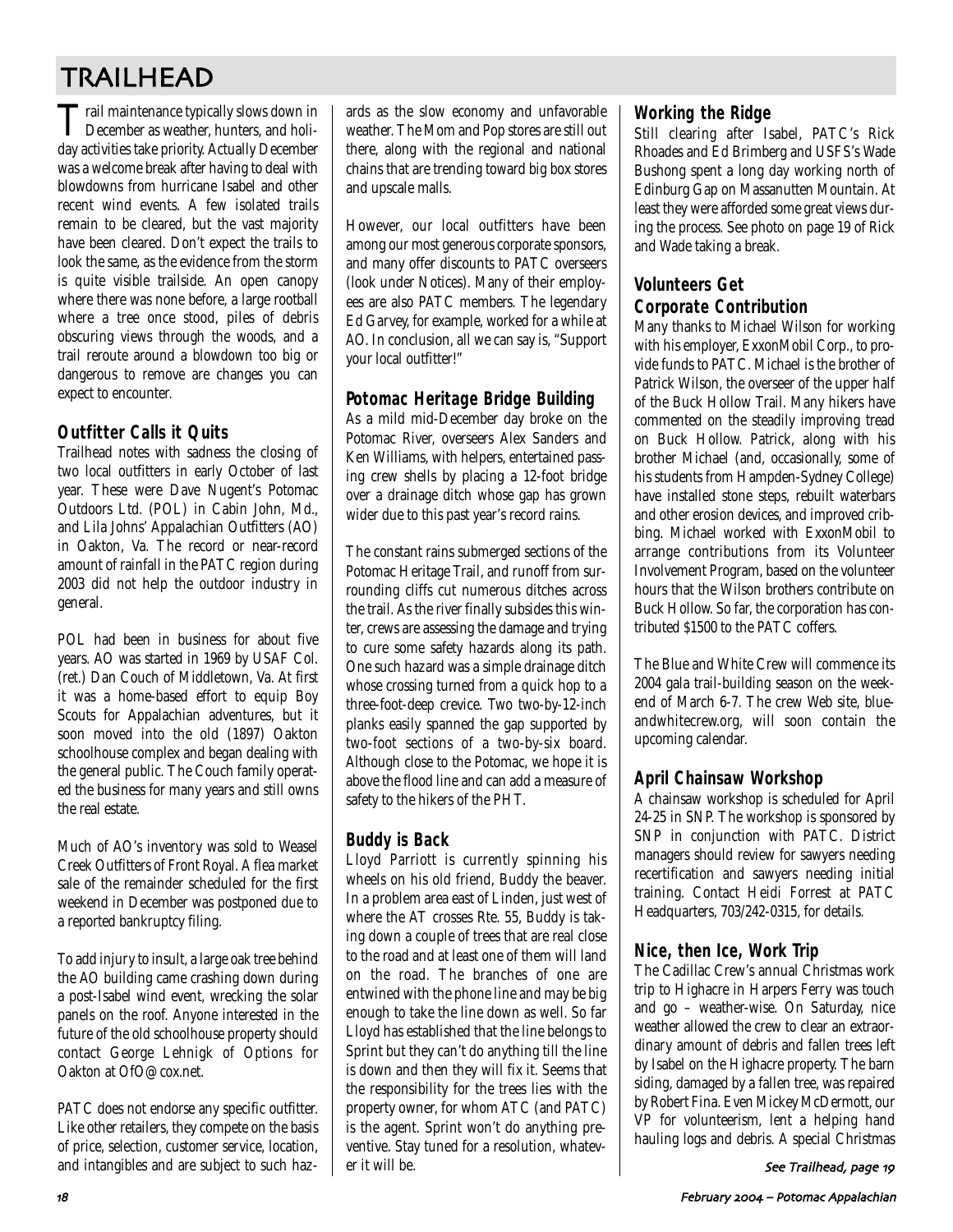#### Trailhead, from page 18

dinner organized by Katherine Rindt, with many contributors, capped a busy day. Our newest (six weeks old) crew member Kendal Abruzzese dropped by to check out the crew. The crew retired for the evening only to awake to five inches of snow, with sleet and freezing rain beginning to fall. Forget about raking any more leaves; the priority was to clear the steep driveway and get everybody safely on their way.

### **Isabel Left a Trail**

Frank Hass reports Hurricane Isabel passed through the battlefield parks area and left its own trail. All the trails suffered some damage, but Lee Drive seems to have suffered most. Driving south from the north entrance at Lafayette Blvd. was quite an experience. About 150 trees fell on the northern section of Lee Drive. The trail that parallels Lee Drive was just as bad, with a canyon of tree trunks at the south end of Howison Hill. At one location, a clump of tree trunks is suspended parallel to the trail and about six feet above it.

In several areas, acres of trees are lying on the ground – not on the trails, but evident in the distance. The south end of Lee Drive has at least a five-acre blowdown area. The Chancellorsville Trail from Hookers Apex to the house site goes through a quarter mile of blowdowns. Viewed from the air, it is a halfmile wide. Forest Service crews from Georgia and Pennsylvania spent about four weeks clearing the roads and trails.

Please send any interesting tale, technical advice, individual or group accomplishments, and trail maintenance questions to Trailhead, c/o Jon Rindt, 621 Skyline Forest Drive, Front Royal, VA 22630 or to jkrindt@shentel.net. ❏



Rick Rhoades, PATC, and Wade Bushhong, USFS; two tired sawyers at the end of a long day.

## Book Review: The Summer I Was Seventeen

The Summer I Was Seventeen, A Story of the Appalachian Trail*, by Gerald Comer. Xlibris Corp., 2002, 279 p, softcover, \$21.99.*

This work of fiction is a novel supposedly by an adolescent for adolescents. It's the story of 17-<br>year-old John Hunt who was a summer camp counselor for a backpacking trek in the central Appalachian Trail. Several episodes occur nearby, Old Rag for one. The book deals with various events in the journey where Hunt comes to experience suffering, both physical and spiritual, that leads to a personal crisis. His lack of knowledge in dealing with these situations gradually changes from inexperience to an understanding of human affairs. The dichotomy in this story is one of exhilaration and despair but ends happily with him reaching maturity. There was one environmental no-no here – washing in a stream. The author, a retired university professor and traveler, began writing after he retired. For several years in the 1970s he directed a hiking camp in the central Appalachians, the source material for this book. ❏

*—Carol Niedzialek*

Potomac Appalachian Trail Club Trail Patrol Presents Leave No Trace Trainers Course March 29 and April 3-4

This course is designed for those who want to better understand Leave No Trace (LNT) skills and ethics and help others understand their impact on the backcountry.

You will have opportunities to learn about the impact of your choices in the backcountry, to practice minimizing your impact, and to gain confidence in helping others understand LNT skills and ethics.

After completing the course you will be a certified LNT trainer. It is our hope that you will be willing to give LNT presentations to community groups if your schedule permits.

**Indoor classroom instruction:** Mon., March 29, 2004, 7:15 p.m. to 9:45 p.m.

#### **Outdoor Instruction:**

(low-mileage backpacking weekend): Sat. – Sun. April 3-4, 2004, Shenandoah National Park

> **Fee: \$30 (non-refundable)** Includes course material

For more information or to register (required), please e-mail Anniell Miller at amill1@yahoo.com or call 703/250-8113 (before 11p.m.)

### POTOMAC APPALACHIAN

(UPS-440-280) ©2004, Potomac Appalachian Trail Club, Inc. Published monthly by the Potomac Appalachian Trail Club, 118 Park Street, S.E., Vienna, VA 22180. Periodical class postage paid at Vienna, VA. Postmaster: send address changes to: Potomac Appalachian Trail Club, 118 Park Street, S.E., Vienna, VA 22180 Subscription: (Free with PATC membership) \$6.00 annually; \$.70 single copies.